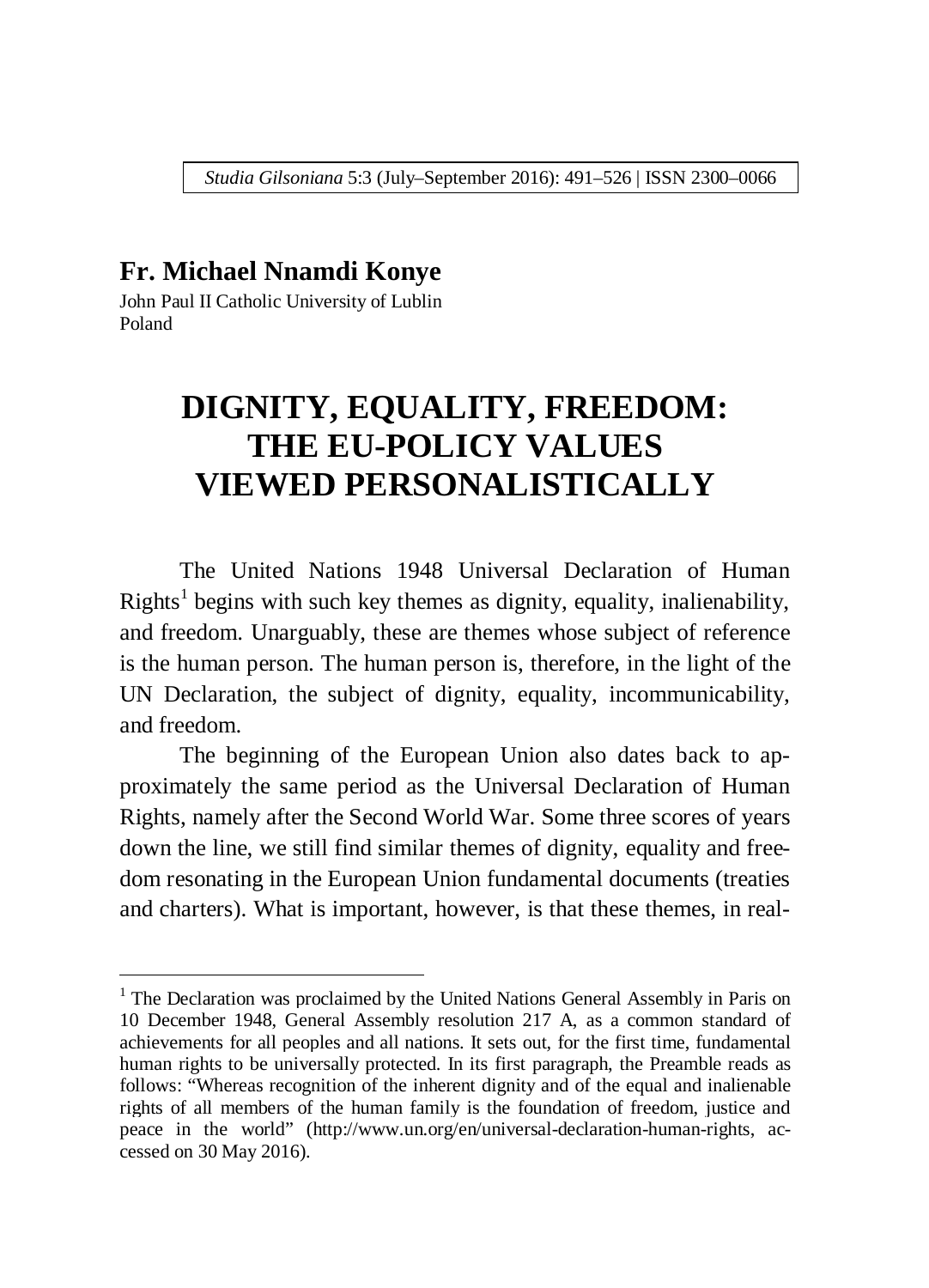istic terms, highlight the category of personal subjectivity of the human being.

The personalistic themes are found in the 2004 Treaty establishing a constitution for the European Union, $2$  namely the inviolable and inviolable dignity, freedom, and equality to be acknowledged and respected in every human being. This landmark document lays claim to philosophical concepts which can best be interpreted within the purview of a realistic metaphysics of the human person.

In this article I shall attempt to highlight these three themes, considering *dignity* as grounded on the understanding of man as *imago Dei*, *equality* as doubly grounded in both the unique identity and incommunicability of each human person, and then *freedom* as doubly grounded in the dual responsibility of each human person for his or her actions as well as the responsibility we share for each human life from conception to natural death.

I intend to point out that these theoretical commitments of the EU policy should be respected and upheld if understood properly. I would argue that these key themes (dignity, equality, and freedom) of the EU policy can be appreciated within a proper interpretation of the category of person as the proper subject of action. In other words, it is my submission that the subjectivity of the individual person rather than that of the public state underlines the context of interpreting those

-

 $2$  It is notable that the EU had an earlier treaty in 1992 called the Maastricht Treaty which paved the way for European integration. The Maastricht Treaty contains references to categories such as *freedom*, *democracy*, *respect for human rights*, etc., in its preamble. It was, however, replaced by other documents such as the Amsterdam Treaty (1997), the Treaty of Nice (2000–2001), and The Charter of Fundamental Rights (2000). Thus, we can only say the last in the series of EU treaties is the Treaty Establishing a Constitution for Europe in 2004, which re-echoes the visions of the UN 1948 Declaration document in its preamble as follows: "Drawing inspiration from the cultural, religious and humanist inheritance of Europe, from which have developed the universal values of the inviolable and inalienable rights of the human person, freedom, democracy, equality and the rule of law" (http://www.lisbon-treaty.org/wcm/the-lisbontreaty/treaty-on-european-union-and-comments/preamble.html, accessed on 10 May 2016).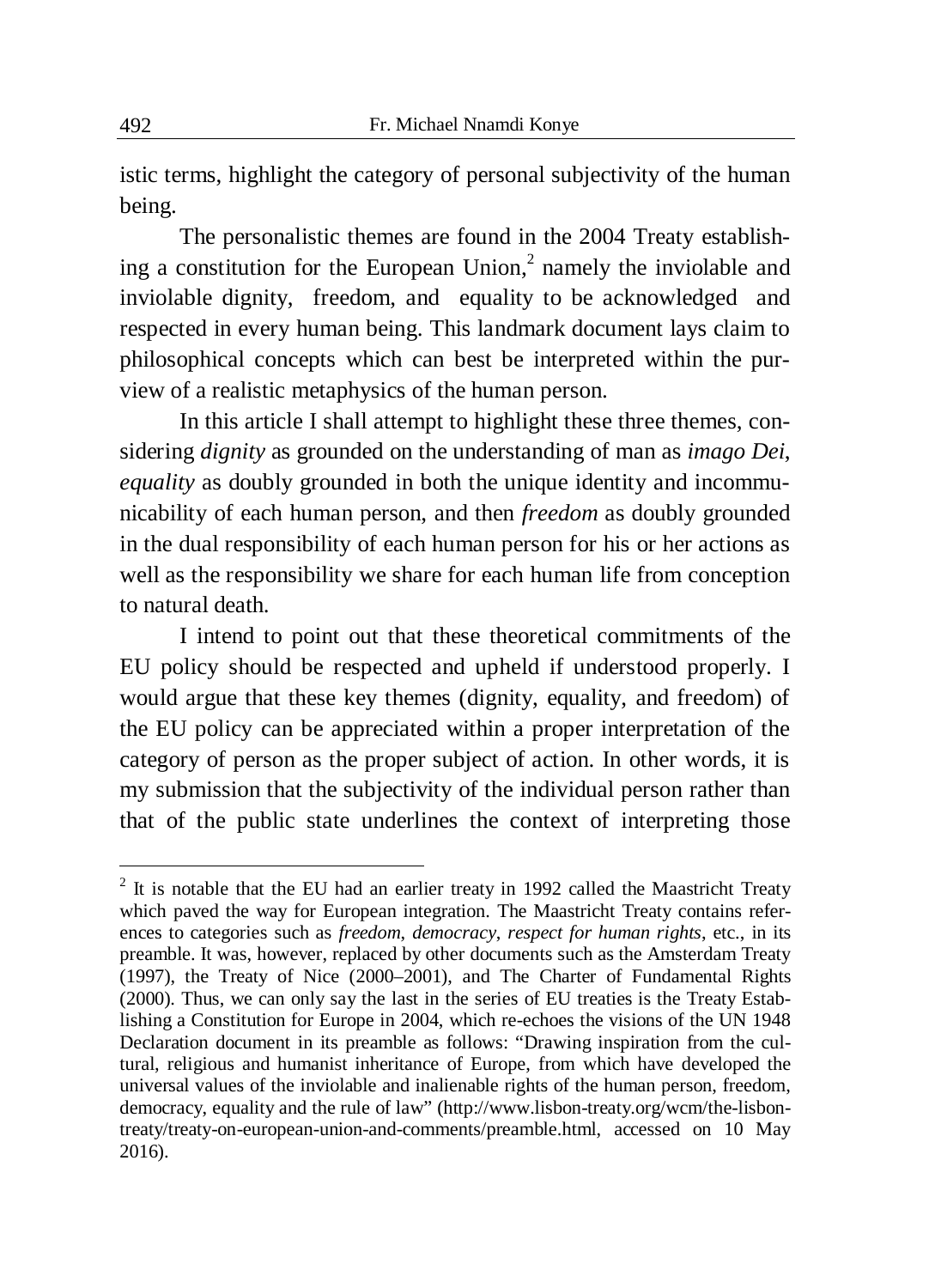themes of dignity, equality and freedom, which are the liberal values our society purports to cultivate.

# **Dignity of the Human Person as** *Imago Dei*

In his recent work on Europe's crisis of civilization, Piotr Jaroszyński confirms that three politicians: Robert Schuman, Konrad Adenauer, and Alcide de Gasperi "are considered to be the founding fathers of the European Union."<sup>3</sup>

In 1946, at the earliest beginnings of the EU, one of them, Konrad Adenauer had this specific definition of the human person: "The human person has a unique dignity and the value of each individual is irreplaceable."<sup>4</sup> Thus, Adenauer used not only the notion of dignity, but also that of *incommunicabilitas* (irreplaceability) to describe the human person. The question of dignity and incommunicability highlights the unique value of the person. In Adenauer's description of the human person's dignity, the Christian notion of *imago Dei* is conspicuous. On the basis of this lofty image of the individual person, the emphasis on the value of each individual human being reflects a policy focus on the subjectivity of the person rather than the subjective totality of the state.<sup>5</sup> In other words, the category of dignity presents the center of obligation and rights, as it were, to weigh the balance towards the significance of the person over that of the state.

This calibration of what accounts for social and communal values using the human subjective paradigms is devoid of its lofty "measure" when detached from its foundations in God or what is divine. The human person is subjectively valued and as such is paradigmatic in so

1

<sup>&</sup>lt;sup>3</sup> Piotr Jaroszyński, Spór o Europę: zderzenia cywilizacji (Lublin: PTTA, 2015), 84.

<sup>4</sup> Cit. after Gottfried Claussen, *Virtues of Power: Boris Trajkovski's Pursuit of Jesus in Politics and Government*, trans. Margaret Kahlberg (Nuernberg 2013), 78.

<sup>5</sup> Cf. Konrad Adenauer, *Staatsauffassung*: "Der Staat besitzt kein schrankenloses Recht; seine Macht findet ihre Grenze an der Würde und den unveräußerlichen Rechten der Person" (In Bonn auf einer Veranstaltung der CDU am 7.4.1946, http://www.konradadenauer.de/biographie/zitate/staatsauffassung/, accessed on 15 May 2016).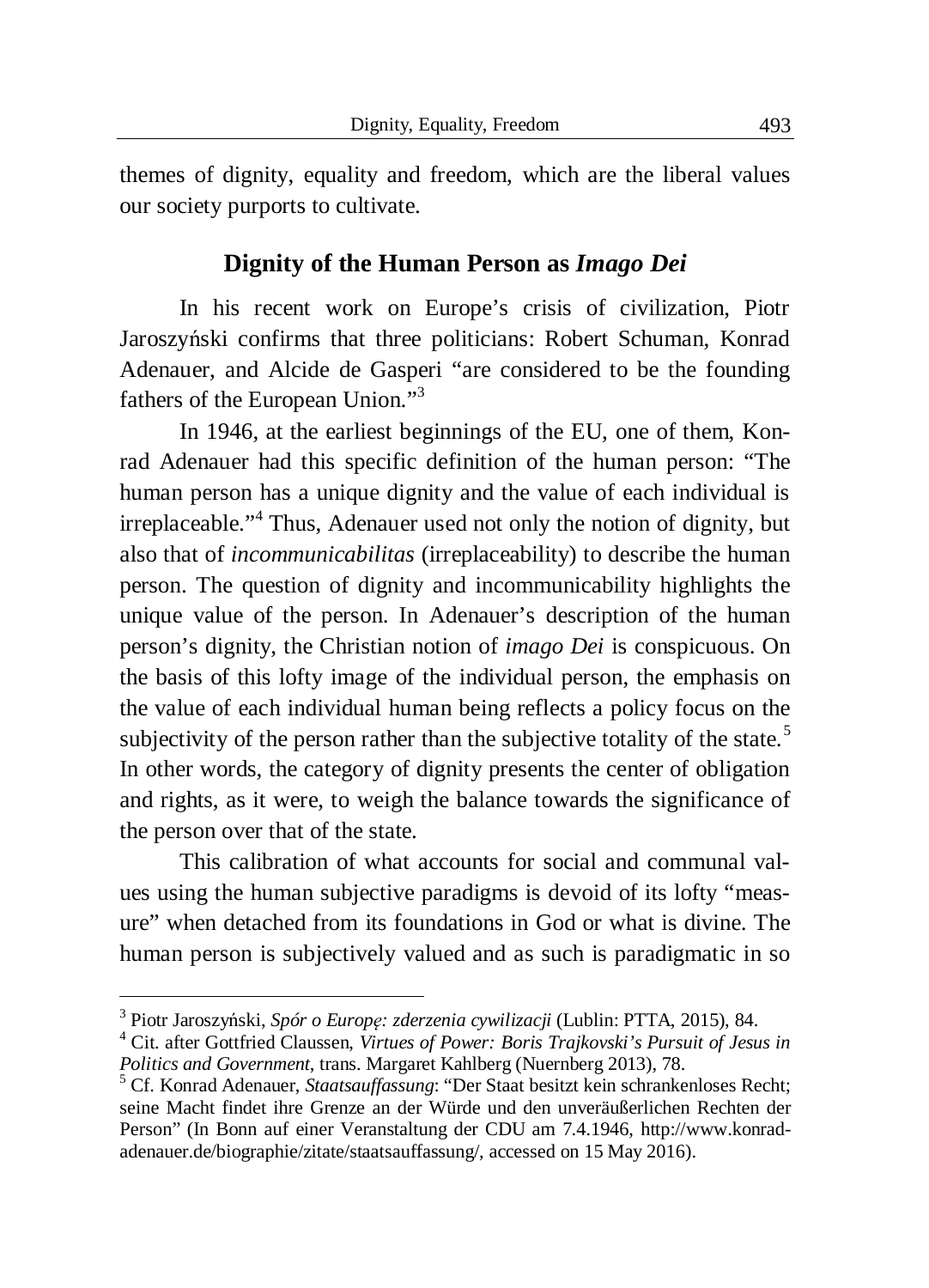far as it carries the image of the Creator. Notably, in the Classical philosophical tradition, we find an example of a human "measure" of social values which is bereft of a definite (divine) paradigm in Protagoras, who is remembered for his maxim that "man is the measure" of all things (*homo mensura*).<sup>6</sup>

In a sense, Protagoras raises the "dignity of man" in his sophistry, which projects a semblance of humanistic paradigms without any foundations or reasons for rational justification. Of course, we should admit that Protagoras' subjectivity of the human being with regard to his discovery of the centrality of man as the "measure of being" is in a different socio-moral context from the contemporary anthropocentric "turn to the subject."<sup>7</sup> Yet it resonates with traditions of classical philosophy which speak of man as microcosm, a term most exemplified in Nicholas of Cusa, whose unique way of "posing the relation between the finite and the infinite in the universe"<sup>8</sup> placed man at the center of reality. Marian Kurdziaáek writes in this context as follows:

[M]an is a microcosm because in his moral life there occur the same law and order that we observe in the macrocosm . . . Man ceased to be a microcosm in the physical sense of the word; the ancient cosmological meaning of this term was extended to the structure of the soul or else to the 'qualities' constituting it; eventually, owing to self-observation, there were brought into relief such characteristics of human nature as the attainment of knowledge (*scire*), the execution of choice *(velle*), the realization of one's potentialities (*posse*). This microcosmic thread . . . found

 6 Niels O. Bernsen, "Protagoras' homo-mensura thesis," *Classica & Mediaevalia* 30 (1969): 115. See also *Protagoras of Abdera: The Man, His Measure*, eds. Johannes M. van Ophuijsen, Marlein van Raalte, Peter Stork (Leiden–New York: Brill, 2013), 105.

<sup>&</sup>lt;sup>7</sup> Deborah Savage, "The Centrality of Lived Experience in Wojtyła's Account of the Person," *Roczniki Filozoficzne* LXI:4 (2013): 20; hereafter cited as: Savage, "The Centrality of Lived Experience."

<sup>8</sup> Louis Dupré and Nancy Hudson, "Nicholas of Cusa," in *A Companion to Philosophy in the Middle Age*, eds. Jorge J. E. Gracia and Timothy B. Noone (Massachusetts: Blackwell Publishing Inc., 2005), 466.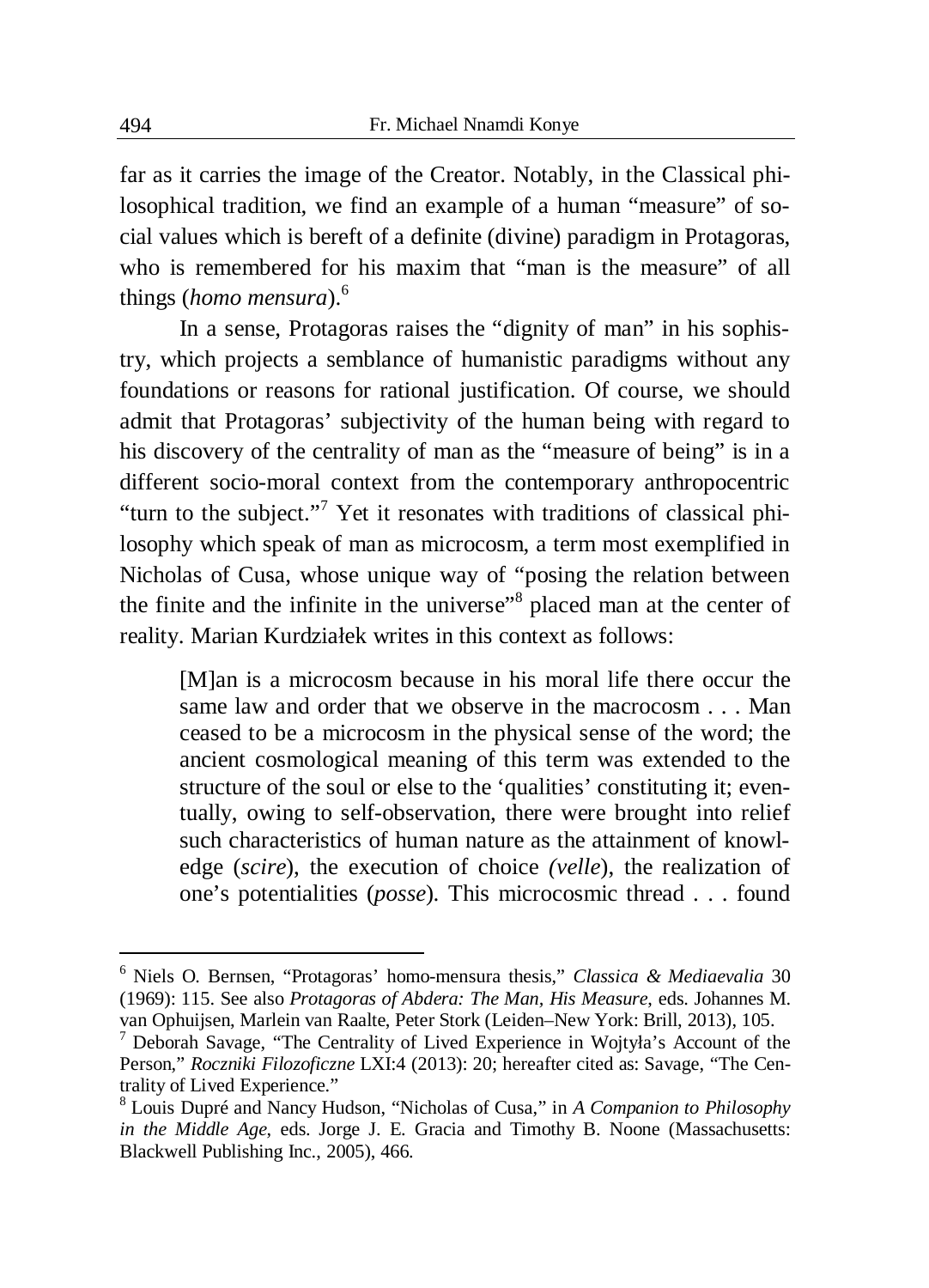an eminent continuator in the person of Nicholas of Cusa, and through him influenced the contemporary philosophy of man.<sup>9</sup>

The basic idea of the dignity of man, which implicates a unique "worth-ness" of person, is certainly tied to the reasoning that man is a microcosm of the macrocosm (*cosmos*) in the naturalistic context of the universe of the ancients, but this is also found in the theological context of man's dominion over the natural creatures or over nature in general.

Hence for Max Scheler, man's transcendence over nature implies his crossing over the boundaries of nature. In Scheler's words: "When man separated himself from nature and transformed it into an object subject to domination and to the control of symbolic manipulation—at this moment man was also driven to anchor his own central being in something beyond this world."<sup>10</sup>

The concept of man's dominion over nature became even more fundamental in the light of a divine mandate which conceived man as a viceroy of the Creator of the universe. This interpretation found corroboration in the concept of man as steward of the Creator's universe, hence the medieval adoption of the Boethian concept of man as person in relation to the divine persons, from which reasoning we also find the concept of *imago Dei* (image of God) as implying the dignity of man. Peter Colosi notes that Wojtyła also acknowledges this theological insight:

Wojtyáa's counter-proposal [to the ideological basis on which the horrors of the  $20<sup>th</sup>$  century, many of which he himself experienced and witnessed] was . . . built on the conviction that God had made the human creature capable of knowing the good and freely choosing it . . . John Paul II insisted in a vast number of variations on one great theme, was the true measure of man—the

 9 Cit. after Mieczysáaw A. Krąpiec, *I-Man: An Outline of Philosophical Anthropology*, trans. Marie Lescoe et al. (New Britain, CT: Mariel Publications, 1983), 386.

<sup>&</sup>lt;sup>10</sup> Max Scheler, *Man's Place in Nature*, trans. Hans Meyerhoff (New York: Beacon Press, 1961), 90.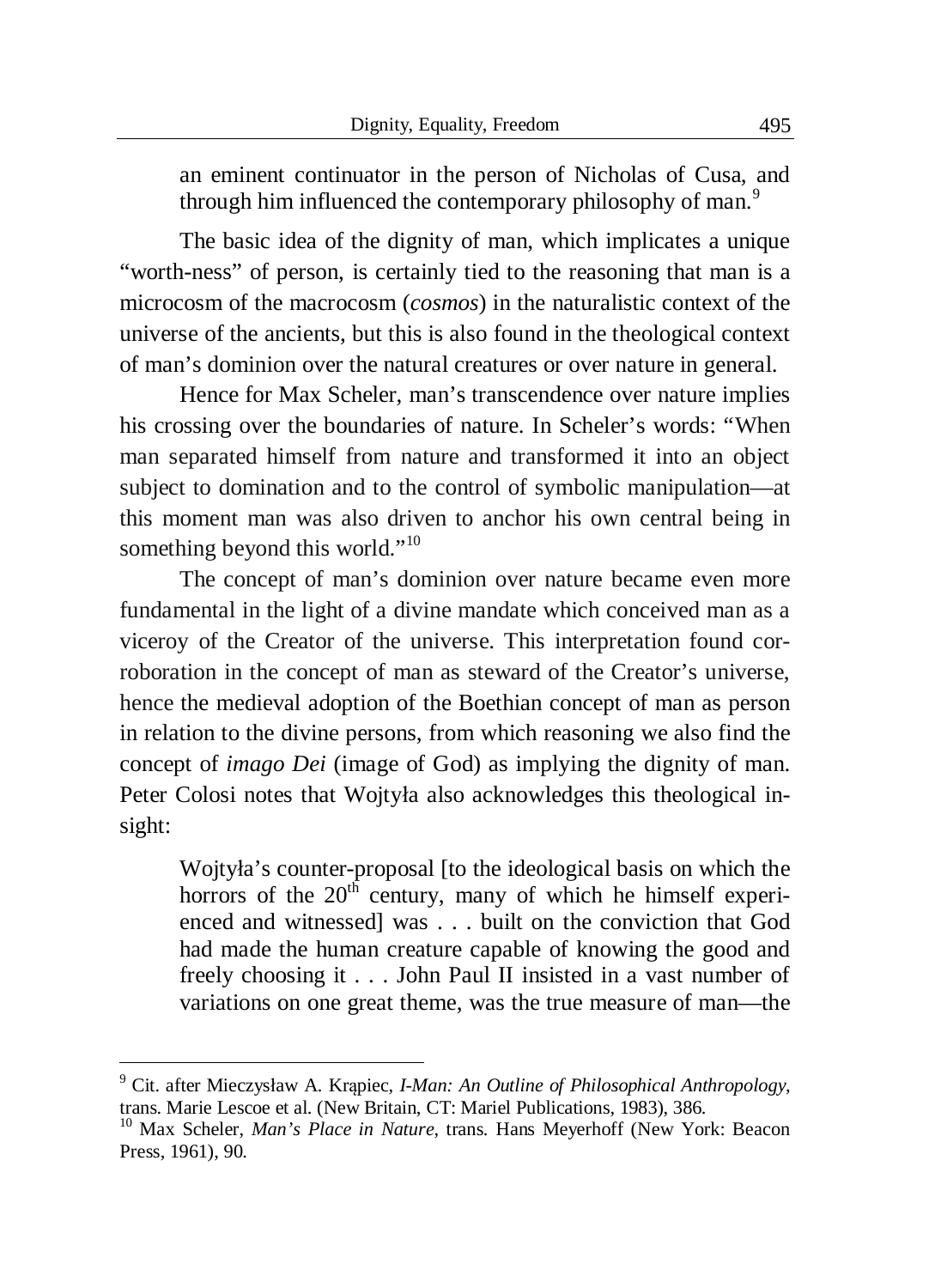human capacity, in cooperation with God's grace, for heroic [dignified] virtue.<sup>11</sup>

Max Scheler adopts the above theological reasoning on the dignity of man when he writes that "man is a 'between', a 'boundary', a 'transition', an 'appearance' of God in the stream of life, and a perpetually 'moving forth' of life beyond itself."<sup>12</sup>

However, the basic idea of the dignity of the person derives from the experience of transcendence of the person over his nature and over his acts. Thus the dignity of the person is not merely a consequence of the constitutive integration of the finite and the infinite in the human being as microcosm but more of the complementary affirmation of the person in the experience of transcendence. Mieczysáaw A. Krąpiec speaks of human transcendence in this respect in resonance with the aspects revealed in Karol Wojtyáa's explanation of the person's subjectiveness as indicated by man's subjective capacity for cognition, freedom and love, but also in Wojtyła's explanation of the person's objectiveness as manifest in interpersonal relationships.

Therefore, the dignity of the person springs from the fact that the person is an end in himself which finds a window of transcendence in the capacity to be a subject of law (*persona est sui iuris*<sup>13</sup>). This is rightly noted but not explained completely by Immanuel Kant's *apriorist* reductionism of person as subject of the law with his categorical imperative resulting to an "autonomy of the goodwill." In point of fact,

1

<sup>&</sup>lt;sup>11</sup> Peter Colosi, "The Uniqueness of Persons in the Life and Thought of Karol Wojtyáa/Pope John Paul II, with Emphasis on His Indebtedness to Max Scheler," in *Karol Wojtyla's Philosophical Legacy*, eds. Nancy Mardas Billias, Agnes B. Curry, George F. McLean, (Washington, D.C.: The Council for Research in Values and Philosophy, 2008), 67; hereafter cited as: Colosi, "The Uniquness of Persons."

<sup>&</sup>lt;sup>12</sup> Max Scheler, "On the Idea of Man," trans. Clyde Nabe, *Journal of the British Society for Phenomenology* 9:3 (October 1978): 192.

<sup>&</sup>lt;sup>13</sup> The statement *persona est sui iuris* is a scholastic expression which reveals the dynamic reality of the person as his own law giver in the sense of self-possession and selfgovernance, which implicates self-determination for acting and as such for obeying or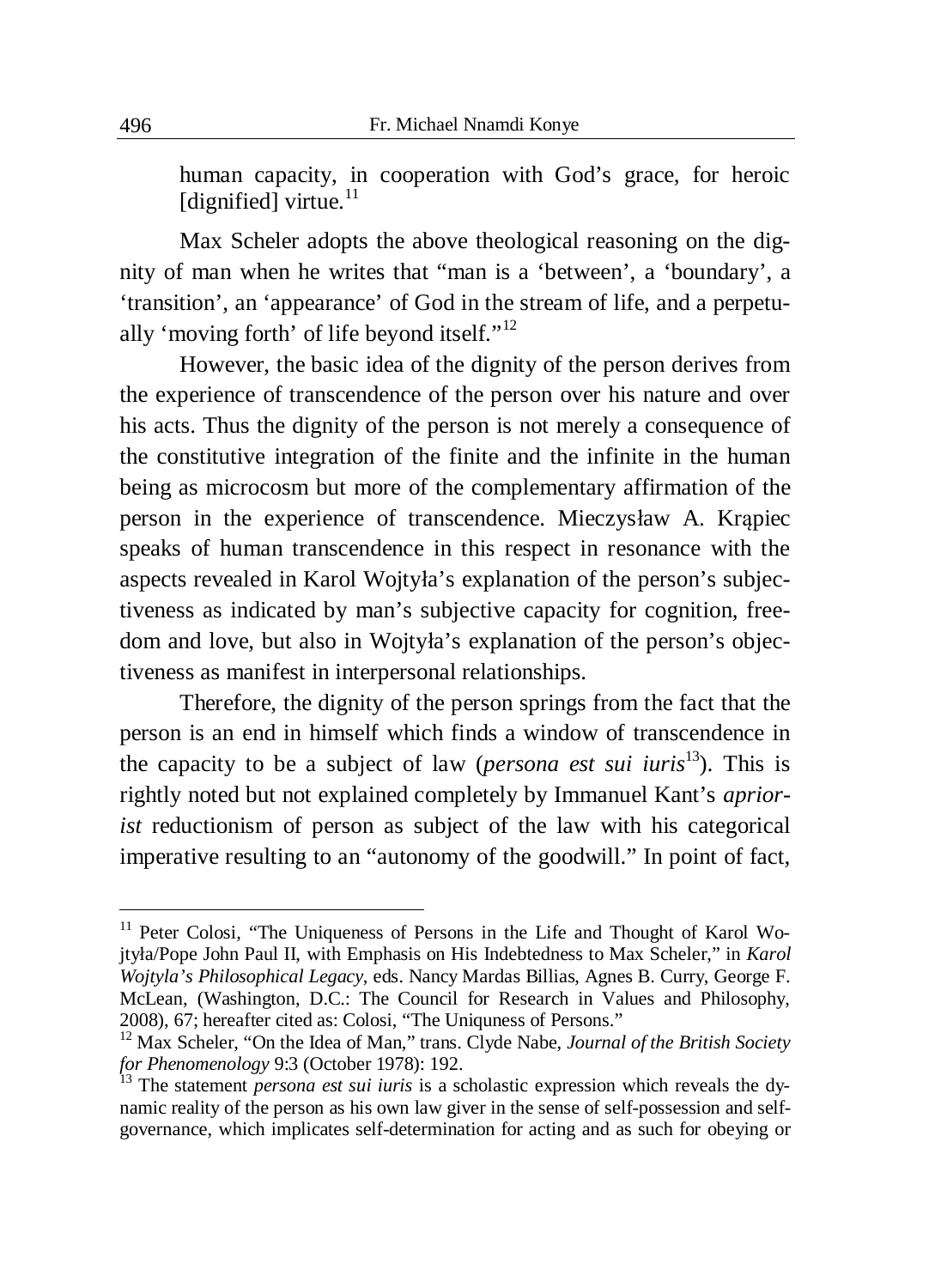Kant's theory of transcendental apperception is a positive clarification of the unity of Descartes' *cogito* as a *cogitans*, the cognitive condition of all possible experience and therefore also of all objects of experience, both inner and outer, by which our inner life becomes accessible to us.

Hence, in Kant, the dignity of the person is given as a *cogitans*, foundational in the totality of expressions about another human being, bringing, as it were, to our cognitive data that unity of another person's spiritual inner core, almost incapable of becoming an object when we speak of a person as a spiritual or rational being. This cognized unity, the center of spirit, the person, is not an object or a substantial kind of being, but a continuously self-executing, ordered structure of acts. Dignity of person in Kant's transcendental apperception is thus, for Max Scheler, a pure actuality,  $14$  which as spiritual acts is not capable of material objectification, but as formal intentionality alone makes the psychic process visible; whereas correlatively in Kant, this is similar to a completed object (an end) given in that fundamental unity of *cogito* which contains all objective experiences of the *cognized* other person as an end in himself. Therefore, for Kant, no human being can be treated merely as a means to an end (i.e., means to something else) since each human being, "whose existence in itself has an absolute worth" is an "end in it[him]self."<sup>15</sup>

Notably, the idea of the human person as end in himself is not just specific to Kant, but it is a presupposition of much of the Western philosophical tradition springing from the rational nature of man. In the

1

disobeying; for authorizing himself towards a particular normative expression. This expression was used by John F. Crosby in his "*Persona est sui iuris*: Reflections on the Foundations of Karol Wojtyáa's Philosophy of the Person," in *Karol Wojtyáa: Filosofo, Teologo, Poeta: Atti del I Colloquio internazionale del pensiero Cristiano, Rome, September 23–25, 1983* (Vatican City: Libreria Editrice Vaticana, 1984), 25.

<sup>14</sup> Scheler, *Man's Place in Nature*, 47.

<sup>15</sup> Immanuel Kant, *Grundlegung zur Metaphysik der Sitten*, cit. after Henry E. Allison, *Kant's Groundwork for the Metaphysics of Morals: A Commentary* (Oxford: Oxford University Press, 2011), 205.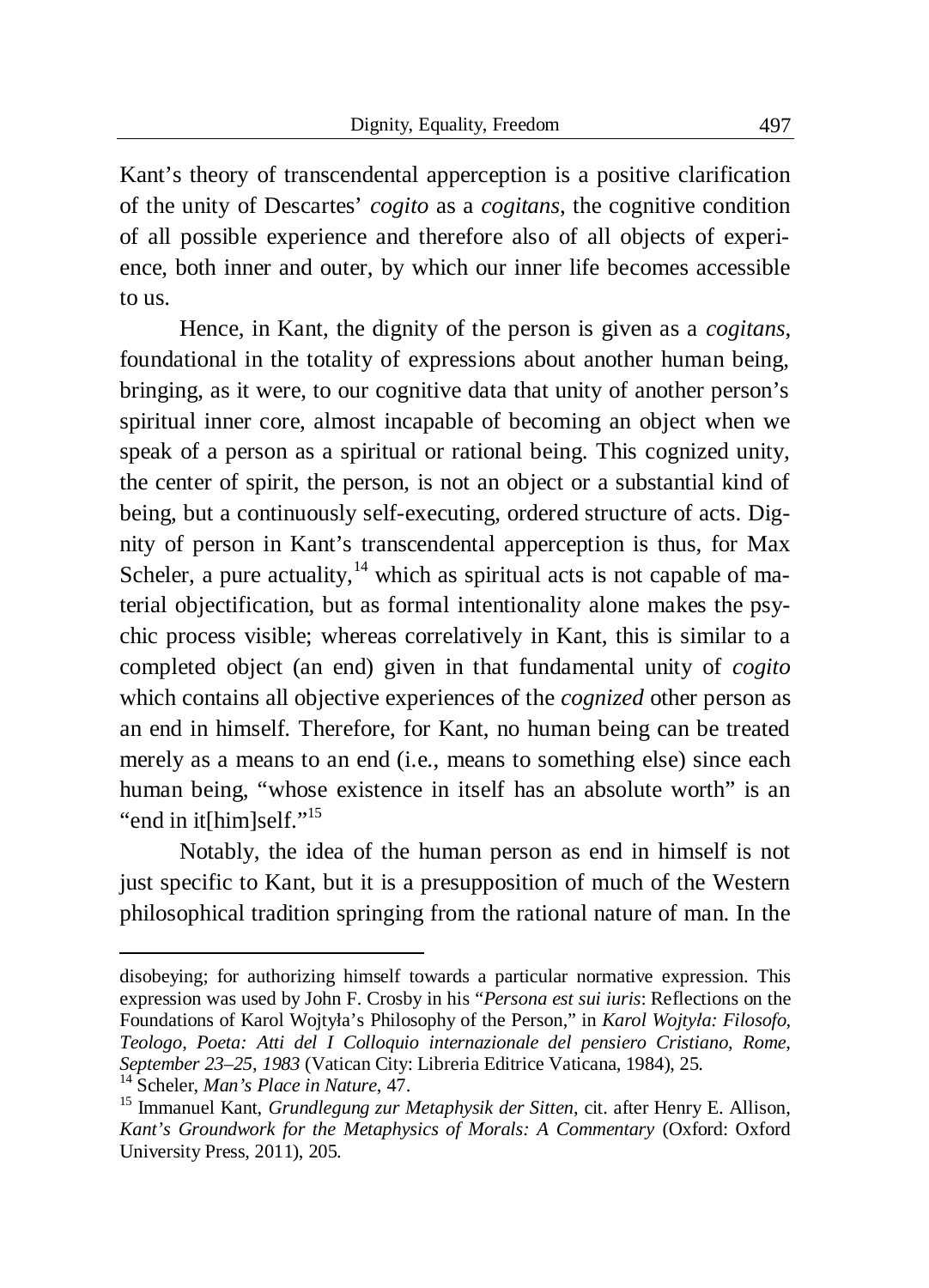words of Peter Colosi, we read of such a pervasive intuition based on rational nature as the source of dignity in beings:

Much of Western philosophy elevates human beings above all other entities that inhabit the earth. This lofty worth is presented as the foundation of moral laws that forbid the violation of human beings, such as using them in various ways as if they were means to some end. Western philosophy has maintained that the metaphysical basis for this superior worth which grounds those laws is the rational nature of human beings: any being possessing a rational nature is deemed to be worthy of absolute respect. [However] the exact nature of the rationality possessed by human beings differs somewhat among the philosophers . . . but perhaps a few key features could be identified . . . We perform acts of self-transcendence through our intellect, will and affections . . . Animals cannot engage in discussion, they cannot be said to be morally virtuous or vicious<sup>16</sup> and they do not have an aesthetic perception of the beauty of sunset. $17$ 

Thus, dignity arising from rational nature implicates primarily that persons are subjects. Hence, objectifications (worse still, the commodifications) of persons must always be interpreted only from the fundamental basis of their subjectiveness. Therefore, even the objectifying look or cognition of another person, must present him or her as an end and never as a means to an end. In this respect of the consideration of persons as ends, Deborah Savage takes the argument for the dignity of persons from rational nature to the specifics of spiritual worth of persons over and above the considerations of the value of material acts of the person, some of which can be replicated or even surpassed by animals, irrespective of moral considerations of concrete material acts:

<sup>16</sup> In Max Scheler, *Formalism in Ethics and Non-Formal Ethics of Values*, trans. Manfred S. Frings and Roger L. Funk (Evanston: Northwestern University Press, 1973), 85, we find such views as "only persons can (originally) be morally good or evil; everything else can be good or evil only *by reference to persons*, no matter how indirect this 'reference' may be."

<sup>&</sup>lt;sup>17</sup> Colosi, "The Uniquness of Persons," 63.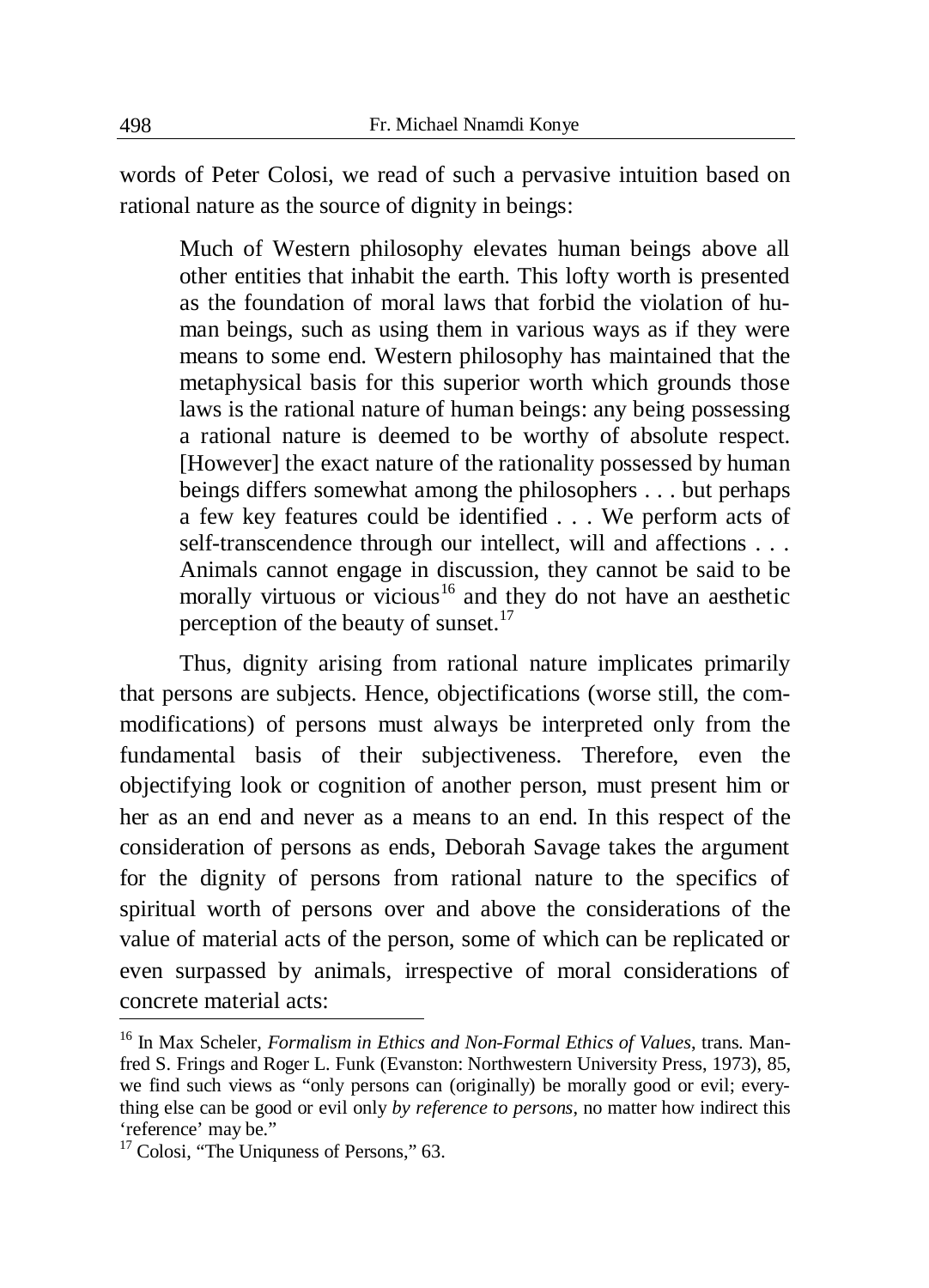The "personalistic value" of an action is to be distinguished from its moral value. Moral values of an action is anchored in the fact that the one performing it is a person. This value "is a special and probably the most fundamental manifestation of the *worth* of the person himself." For though the value of the person is prior to the value of the action (since being is prior to action), it is in the action that the person manifests himself.<sup>18</sup>

Man's dignity is thus to be underscored not as a feature of the value of his nature (psycho-physical as well as emotive-rational nature), since man transcends his nature, as Wojtyła explains (and even as Scheler and Kant also indicate to some extent). Nor should it be understood as a feature of the value of his action, as Savage warns, but specifically it is to be regarded as a personalistic value.

It is thus in this context that Frederich Nietzsche's *Übermensch*<sup>19</sup> becomes skewed and fundamentally faulty as a basis for the justification of the theories of euthanasia or eugenics that flooded the ideologies of the perpetrators of genocidal atrocities during the Second World War. The Greco-Roman concept of the dignity of man preserved the truth of dignity even in the weakest or least viable of living persons. Hence the maxim *Res Sacra Miser* (*the weak is a sacred thing*) remains a basic intuition of dignity in the human person in contradistinction to Nietzsche's German-idealistic *Übermensch*.

As was stated earlier, a consideration of the dignity of the person in this chapter is taken as part of the triad of theoretical consequences, the other two parts being the equality of the person and the freedom of the person.

<sup>&</sup>lt;sup>18</sup> Savage, "The Centrality of Lived Experience," 46.

<sup>&</sup>lt;sup>19</sup> On the history of the notion *Übermensch*, see Eva Cybulska (2012), "Nietzsche's Übermensch: A Hero of Our Time?," *Philosophy Now* 93 (November/December 2012), https://philosophynow.org/categories/Themed\_Articles/Nietzsche\_Reloaded, accessed on 7 June 2015.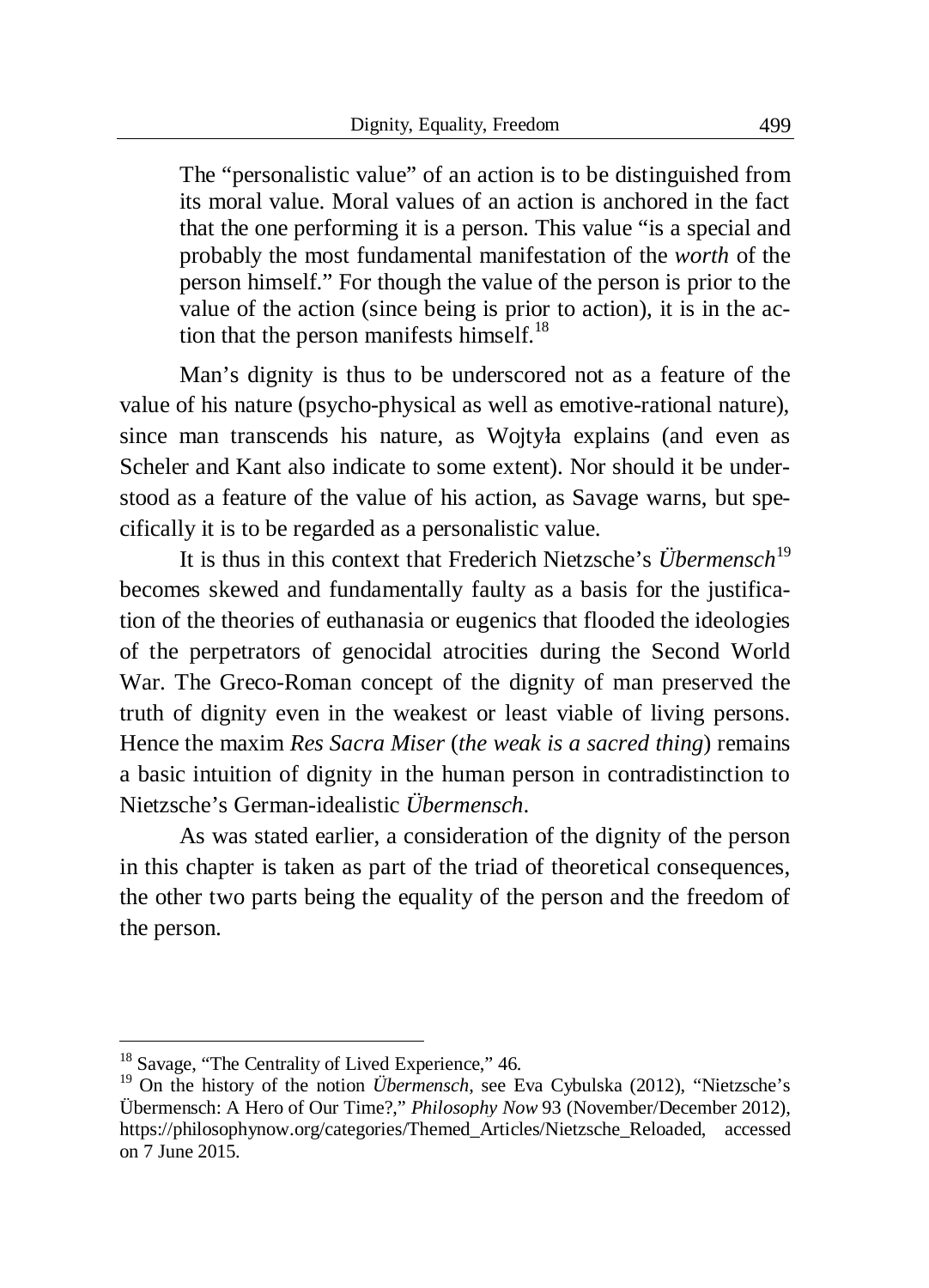# **Equality of Human Persons Identified as Unique and Incommunicable Entities**

*Identity of Persons as Individual Human Beings* 

The word *identity* has a history of nuances which is most probably related to separate histories of its Greek composites:  $i\delta i \dot{\omega} \tau \eta \varsigma$  and  $\tau$ *o ov*. The first word *idiotes*, developed within a political climate of the Greek democracy which links it with the understanding of the private in opposition to the public. The Greek *idiotes* is a private individual who did not participate in the democratic voting or election. It gradually became a degenerate expression in the Latin *idiota*, and the French *idiote*, as it came to be associated with uneducated and ignorant persons.

In a sense, the individual value of the human person was not very much appreciated in the earlier civilizations where the state or the public was conceived as the more perfect realization of the human phenomenon. In philosophical traditions as well, this was the prevalent understanding, as for example in Plato (*Republic*) and later in a more recent time in Hegel (Absolute Spirit). Totalitarian regimes do weave their rhetoric of propaganda in this context, which contemporary liberalism appears to rebuff with a more positive appreciation of *idiotes*, as the individual person (in contrast to the Latin public *persona grata*).

The other part of the composite, the Greek *to on* was the Parmenidean ingenuity which differentiates between being as *to on* and non-being as *to ouk on*. The Greek *ov* found its way into the Latin rendition of *ens*, and the English *entity*. Therefore, it should be appreciated that both words  $id + entity$ , which today seem to have become the composites of the word *identity*, have separate histories, the one a bit degenerative in value (i.e., *idiot*) and the other a bit more positive in value (i.e., *being*).

Be that as it may, in speaking of the identity of the human being, however, what is to be taken as paradigmatic is the individual nuance which he or she has retained from the beginning over and above other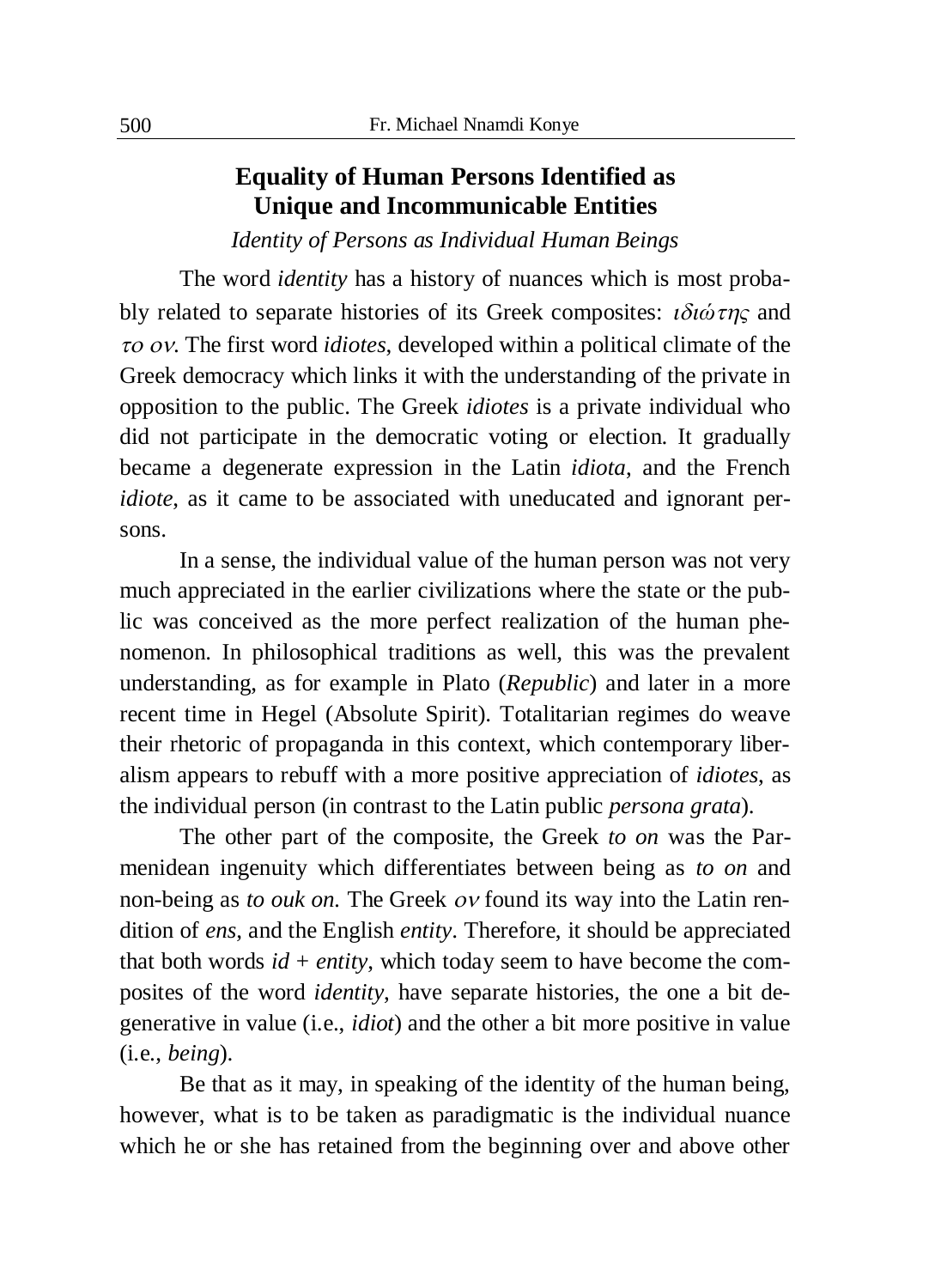forms of identity which seem to subsume the individual in the mass (weight) of totalitarianism, even when this totalitarianism takes the form of a so-called socialism or socialist states. What I intend to highlight, however, is that the individuality of the identity of the person is the only guarantee of an active identity, since the amorphous identity of a public person can only realize any social good or action through the potencies of the individual members of the state. The state or the public as such is only so-called, due to the fact that without individual human beings it does not make sense to speak of state or nation or public or community.

Any human community derives its identity from the identity of the individual human persons without whom it cannot be described as a *human* community at all. The activities of the living human being in both the dynamics of nature and of person correspond to this principle at every instance of consideration, preserving, as it were, the substantial source of all these activities as that same individual subject. Hence it is the same person who was in potency that is continuously realized in activations and actualizations of this same potency.

Personal identity is made manifest in consciousness within the context of self-knowledge as self-identity. In Karol Wojtyáa's *The Acting Person*, the specific experience of self-identity as given in the objectification<sup>20</sup> of the self by consciousness in its mirroring function (which is the first step to the knowledge of one's own self as a unity of the subjective center), is clearly indicated as being contradistinguished

 $20$  The human person can objectify himself in relation to his natural acts—including the natural processes of life from conception to death—such that he gets an objective unity of who he is in the one concept of *self*, analogously unifying the integrated composites of his psycho-physical and emotive-spiritual nature in a *transcendental* grasp of his identity. This objectification reveals at the same time, his subjectiveness as *myself* (*himself*, *herself*). He identifies his subjectivity in that objectification of *self*, thus simultaneously in self-identity, the human person accentuates the unique phenomenon of personal identity over and above the natural modifications of his dynamisms in bodily and spiritual structures, all through his existential moments from natural conception to natural death.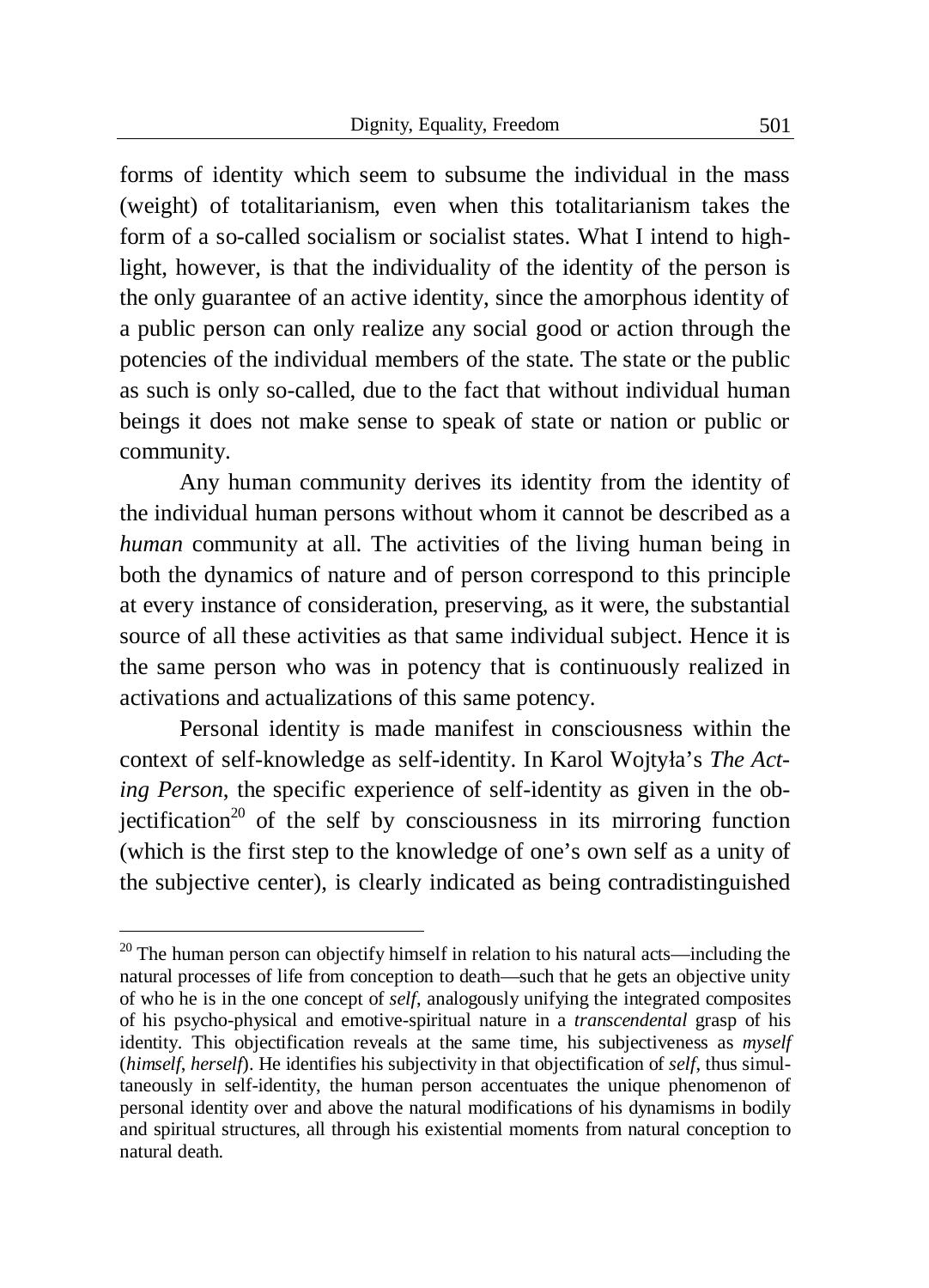from every other kinds of knowledge (contained in consciousness). As in this case of self-knowledge, the object of knowledge is identical (i.e., coincides) with the knowing subject such that we can talk of selfidentity.<sup>21</sup>

It is notable, that both the specific contents of consciousness given as self-knowledge and consciousness itself belongs to the person, since it is "constituted by the subject as an attribute of the whole person who, after all, is not simply a *consciousness* but a *someone* who is both physical and spiritual, both subject and object (objectified selfknowledge)."<sup>22</sup> In Wojtyáa's personalism, consciousness plays a role on behalf of the person who constitutes it, hence "consciousness is an intrinsic and constitutive aspect of the dynamic structure, that is, of the acting person."<sup>23</sup>

Therefore self-knowledge plays a pivotal role in the interplay of consciousness and the awareness of the self, as a kind of insight into the object that I am for myself.<sup>24</sup> Since self-knowledge is shown to be the consciousness of self-identity, we can imply that it is the foundation of personal identity. Wojtyáa argues for the continuity of this personal identity in the diverse moments and modifications of the person which

<sup>21</sup> Karol Wojtyáa, *The Acting Person*, trans. Andrzej Potocki (Dordrecht: D. Reidel Publishing Company, 1979), 35–36: "All the forms and kinds of knowledge which man acquires and possesses and which shape his consciousness with respect to its content, that is from the side of objective meanings, have to be distinguished from what we call 'self-knowledge'. There is no need to explain that self-knowledge consists in the understanding of one's own self and is concerned with a kind of cognitive insight into the object that I am for myself. We may add that such an insight introduces a specific continuity to the diverse moments or states in the being of the ego, because it reaches what constitutes their primary unity, which comes from their being rooted in the ego. Hence it is not surprising that self-knowledge more than any other form of knowledge must be consistent with consciousness; for its subject matter is the ego, with which . . . consciousness remains in an intimate subjective union. At this point self-knowledge and consciousness come closest together . . ."

<sup>22</sup> Kenneth L. Schmitz, *At the Centre of the Human Drama* (Washington DC: Catholic University Press, 1993), 66.

<sup>23</sup> Wojtyáa, *The Acting Person*, 31.

<sup>&</sup>lt;sup>24</sup> Savage, "The Centrality of Lived Experience," 34.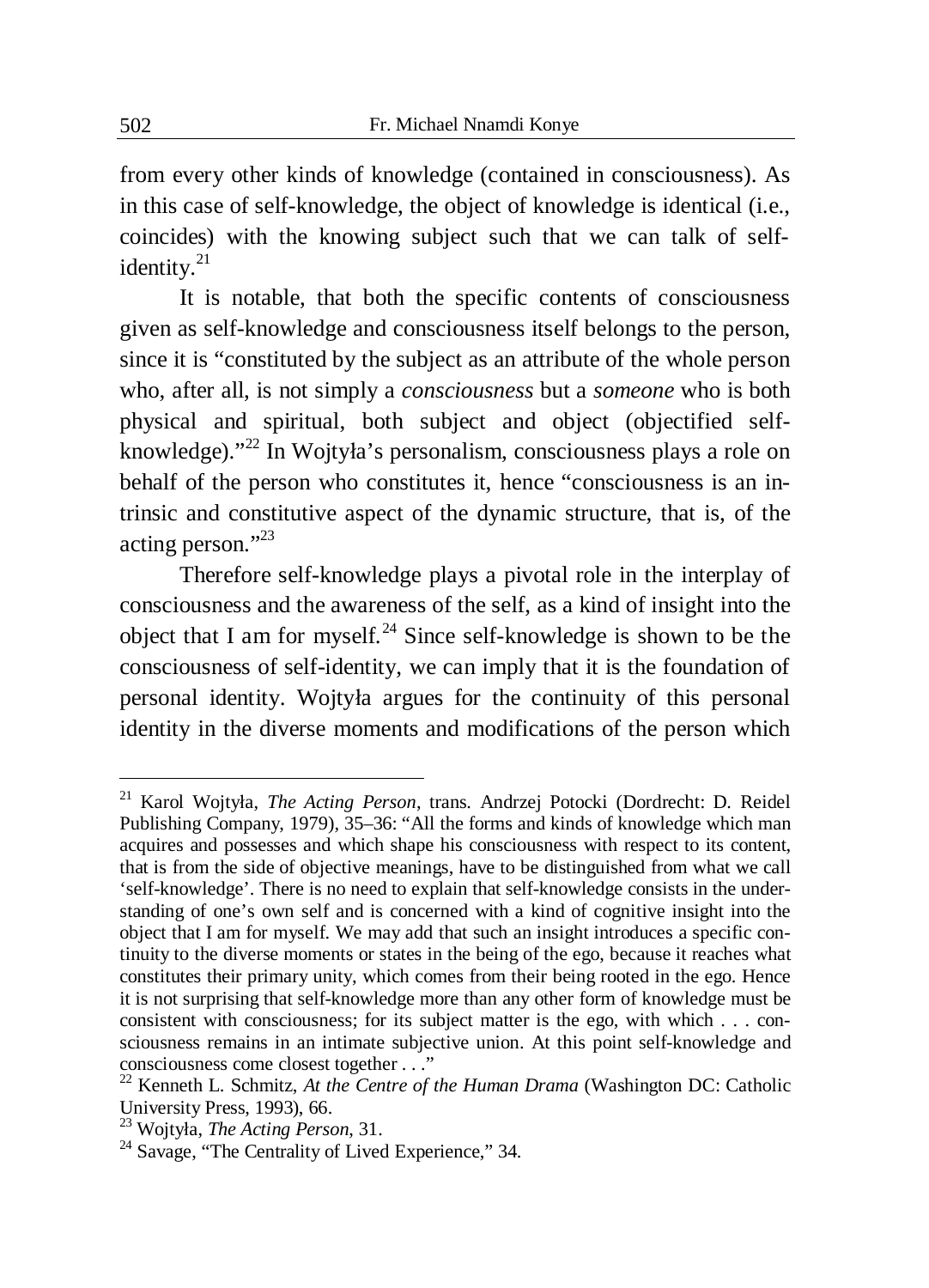we experience as activations and actuations in both the dynamisms of natural processes and personal actions.<sup>25</sup> This dynamism does not alter the identity of the subject in a substantial sense but specifically, it is within the accidental elements of growth and development without changing the substantial subject which is rooted in the ego or the self.

The two extreme poles of conception and death within the existential life span of the person accentuate the intuition of this identity as we recognize the same human being who was conceived and subsequently born as the same human being who died. This personal identity is already given to us in the transcendental property of every being as one, explained by the law of non-contradiction with respect to all really existing beings.

In point of fact, if a person is a really existing being, then personal identity must be a theoretical consequence that tallies with the principle of non-contradiction, since a person will certainly be identified only as this self, i.e., this person, but cannot be identified as both this self and another self at the same time. Andrzej Maryniarczyk synthesizes the agreement of various philosophers on this principle of noncontradiction as a consequence of the unity of real beings (persons and things):

For Aristotle, one indivisible form [essential form of the self or person, in this case] is the basis of this analogical unity and identity. For Thomas Aquinas, this basis is one undivided act of existence [of the self or person, in this case] that unites and organizes the plurality of elements [from birth to death] into a unity . . . Existential unity constitutes the primary characteristics of the being of things. Following Augustine, this unity can be called 'onebeing' . . . For this reason, we speak of unity of composite beings [persons: composites of body and soul, matter and spirit] by analogy. In them the act of existence is not divisible into the 'act of existence' and of 'non-existence', and although the act of existence is not absolutely identical with the content it actualizes, yet

 $25$  See note 21.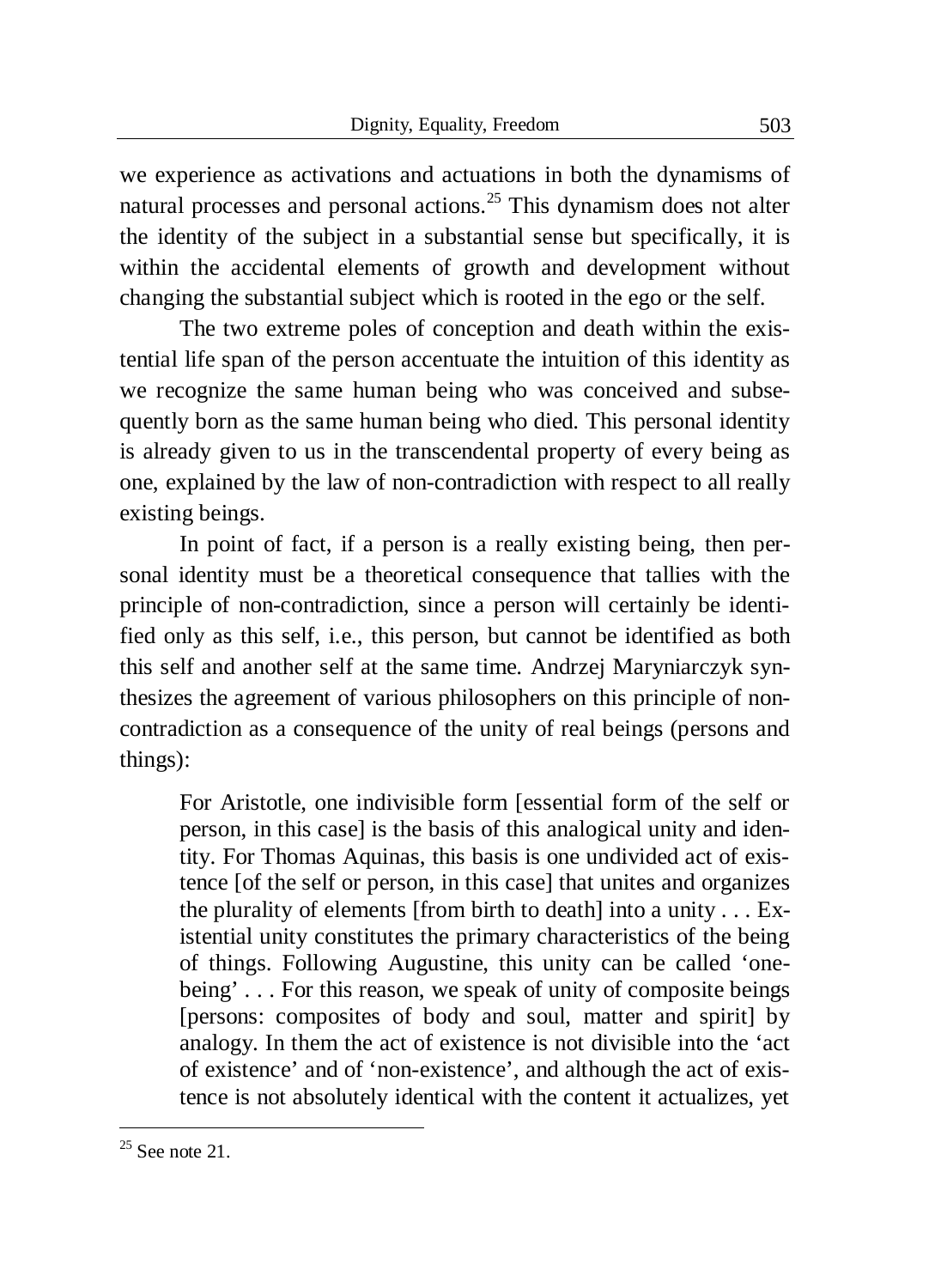it gives to this content unity and non-contradiction. Hence we may say that the kind of being is the same as the kind of unity.<sup>26</sup>

One of the manifest contemporary ideological denials of the unity of the human being as accentuated in personal identity is the ongoing debates of gender theorists on the crisis of sexual identity. It is necessary to begin first with the distinctions of identity as given in the ontic structure of the acting person from gender as ontologically structured in the actions (roles) of the person. The confusion of the efficient causality as sourced from the *subjectivity* of acting person with the final causality as manifest in the *objectivity* of the actions of the person leads also to the confusion of sexual identity (subjective persons) with gender roles (objective actions of persons).

The human person exists substantially as one being identical with each moment of his or her natural states (zygote, foetus, baby, toddler, teenager, adult, elderly, dying) all through life. Therefore we cannot talk of these states or discrete dynamisms contained in the continuum of integral and complementary natural existence of a person as having different personal identities, since in each of these discrete moments, we can identify the continuity of the same individual substance undergoing accidental, incremental, and developmental changes, whereas the self remains consciously mirrored as substantial, the subject and the source of the dynamisms, all related to that same one unique act of existence. An argument which presents double or multiple identity of the self in the sexual aspect of these dynamisms does not explain the unique and unrepeatable *existential* nature of the substantial source of the changes since only one existence is granted to the same personal substance who can be said to have undergone a change or series of changes over the course of its existence.

Moreso, positing the existence of a double or multiple entities (i.e., identities) for the same individual substance simply by positing the

<sup>26</sup> Andrzej Maryniarczyk, *Metaphysics Notebooks 4: Rationality and Finality of the World of Persons and Things* (Lublin: PTTA, 2007), 38–40.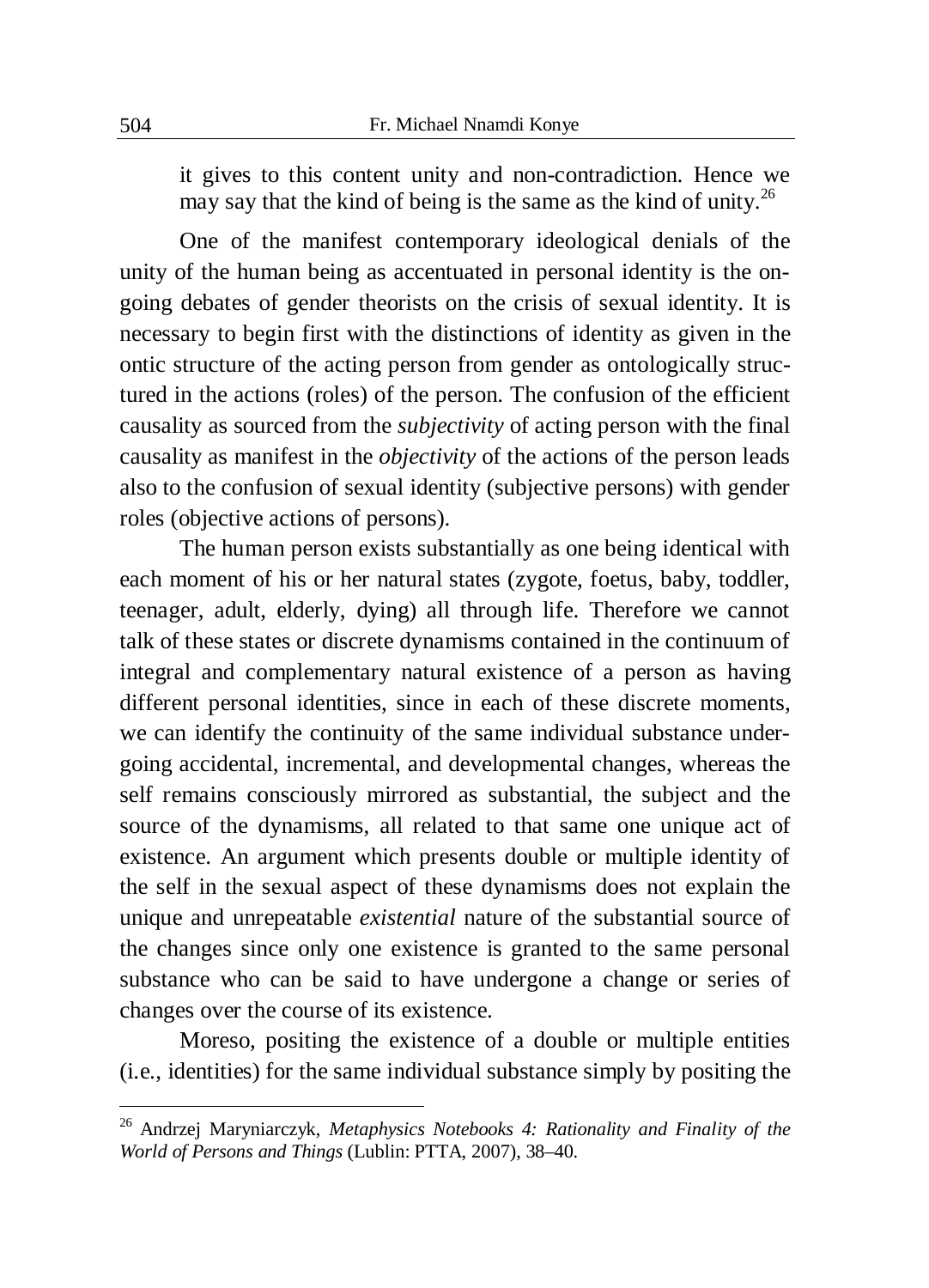argument of a changed nature of the identity of natural sexual constitution and structure of the dynamism (dynamic orientation) of a person does not tally with the principle of non-contradiction. What the argument says at best is that an aspect of the same entity (namely the sexual aspect) has been altered. It does not, however, prove any alteration of the *identity* of the substance as the same existing person. It is the same individual entity before and after the alteration of the sexual parts in much the same way it will still be the same individual entity before and after a hair-cut in a salon or after a therapeutic amputation of one of the arms or limbs. To insist that alteration is a replacement of existential identity is to implicate a parallel structure of a double potency-act structure within the same really existing nature, which is absurd and illogical. It is in this sense that Mieczysáaw A. Krąpiec noted that "clearly, numerical unity cannot be regarded as the transcendental unity, just as the quantitative side of being cannot be identified with the whole of being, and especially [cannot be identified with] the factor that constitutes being-ness itself."<sup>27</sup>

In point of fact, the act of existence of a being is dynamically structured with the primary actualization of the potency of the being's essence. This primary actualization of potency is not repeatable, such that subsequent actualizations are the substantial changes and modifications of an already existing substance identified with the first actuated potency. It is thus significant that the act of existence of a person is identical with personal substantial identity from which subjectivity of the person and the self-identity of the person is derived.

Therefore, this act of existence as a personal being can neither be repeated nor divided, just as the act of existence of any other being cannot be divided. Apart from the non-division of the act of existence, Aristotle saw the foundation for the unity of being in one form that determines matter. This form is not the genus essence of the being as such but it inheres in the individual particular being as the form of *this* 

 $27$  Cit. after id., 39.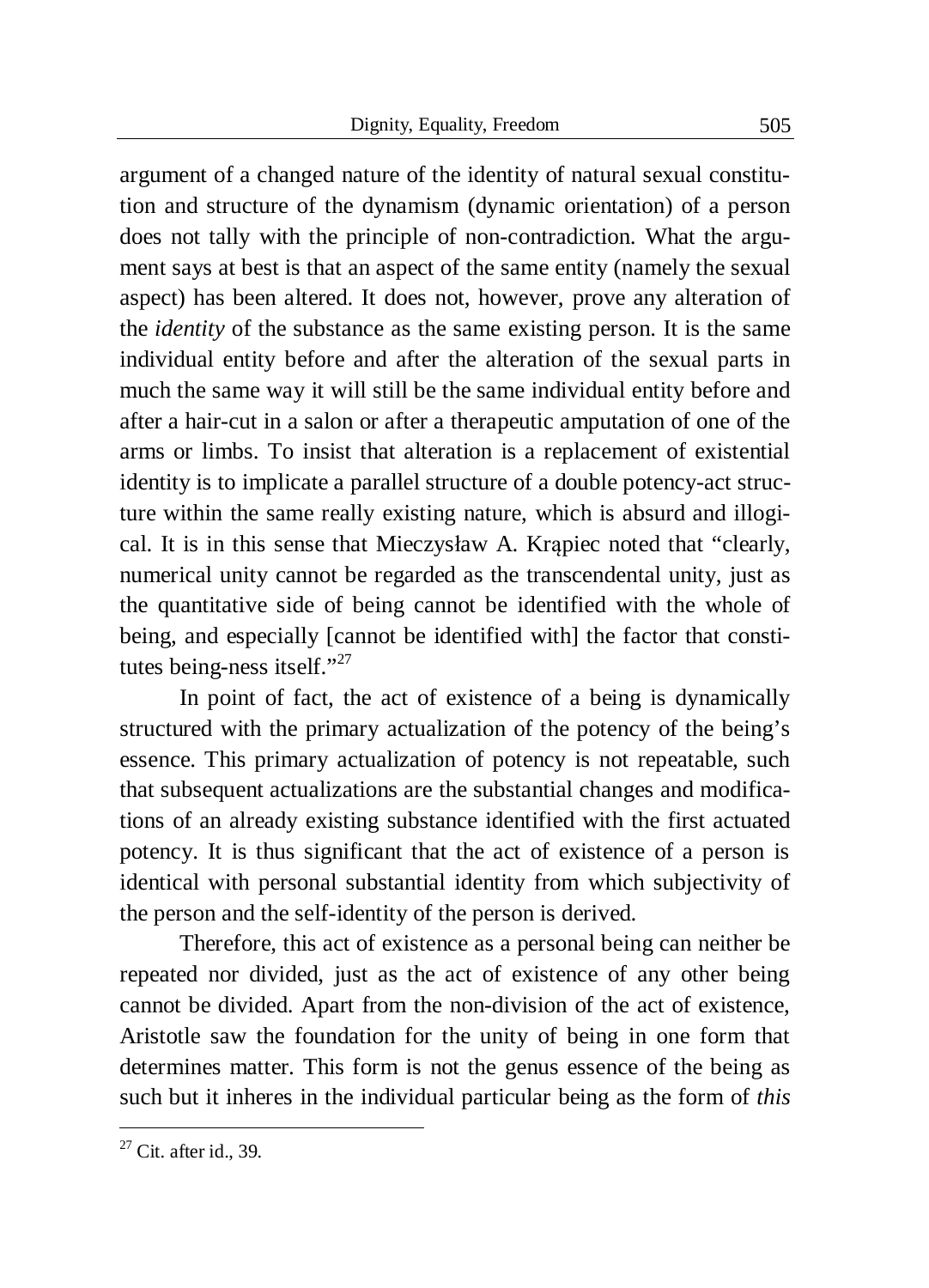*here* (*tode ti*) matter. This form can be considered to be the nature (in Aristotelian sense of moderate realism) of *this here* individual being. An argument on the change of the sexual nature of any individual being therefore implicates the change of individuality or substantial nature of the person which is not logical as the nature of person is humanity (in the genus essence) or male-human being or female-human being (in the species essence).

Nature as identity, however, in its separate essential internal elements is not composed externally as a substance is composed of divisible matter and indivisible form, but it is rather a principle of being understood thus as the nature of each being which cannot undergo accidental (content/object/visible: divisible or composite) change as the principle of non-contradiction indicates. Any accidental change is certainly not to be equated with a substantial change of a nature, since essences (such as humanity, masculinity, feminity, animality, rationality, etc.) cannot be replaced. Changes can only occur on the level of extensions (improvements or decrements in size) or alterations (rearrangements of the already existing elements) but these accidental changes can never affect the existential identity of the beings in question in so far as they are naturally existing. Beyond their natural existence (i.e., as human beings, whether as humans or female humans/male humans or altered humans), we can speak of unnatural existence yet in both cases of natural and unnatural existence, it is still naturally identified that humans exist as humans. One of the implications of this human identity is certainly sexuality. Sexual identity therefore is part and parcel of human identity, as there is no sexless human person existing anywhere today. All existing human beings today are identified as being of a sexual nature. In a nutshell, experience has proved to us that we can speak of destruction-conversion or modification-alteration of the subject of the same substance but not the existent substance itself in so far as it is realistically existing. That which is (and dynamically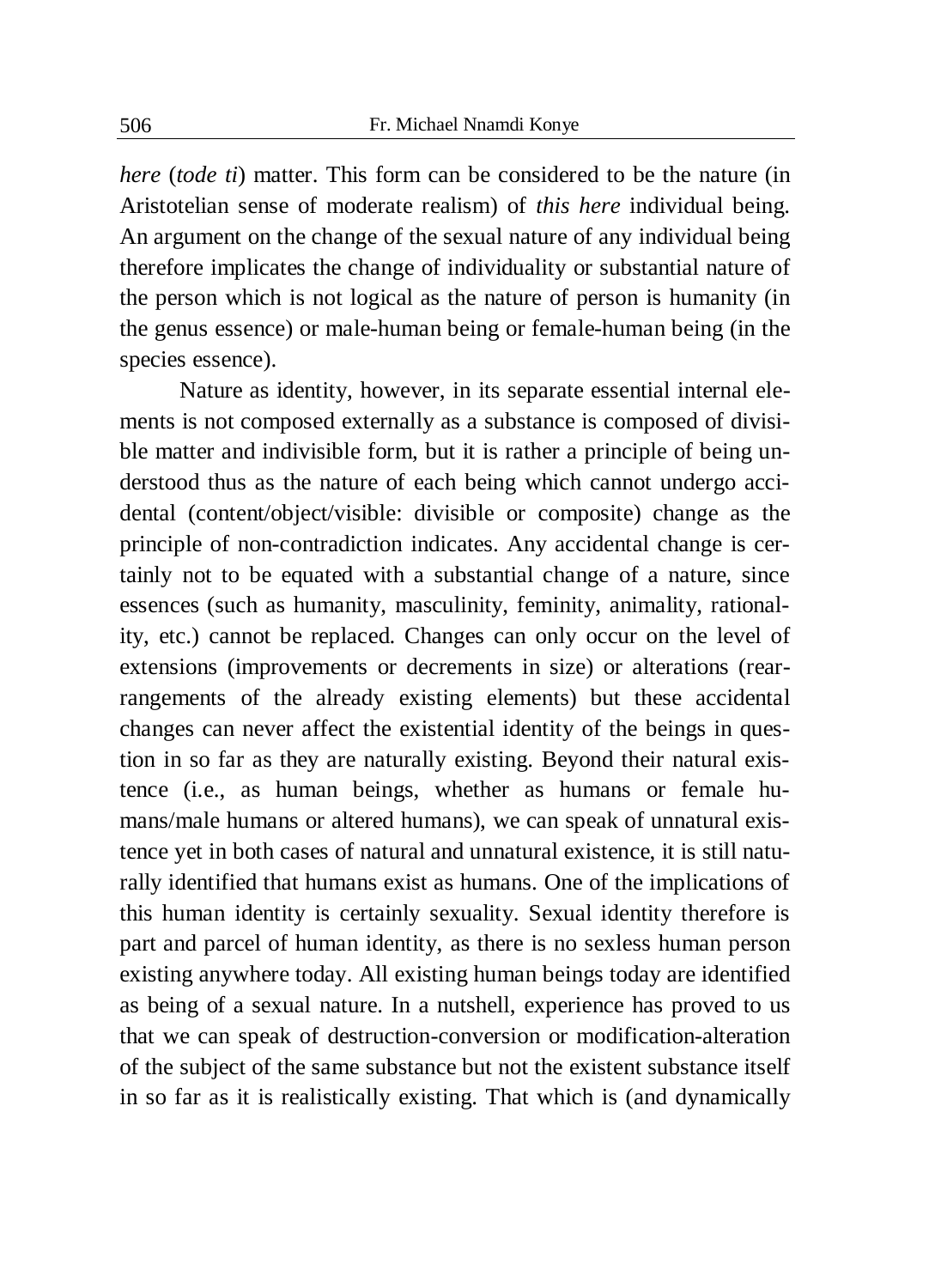structured to exist as) male is not not-male just as that which is John is not not-John as demonstrated:

The principle of non-contradiction expresses the impossibility of connecting in one judgement an assertion and a denial concerning the same object . . . For indeed a contradiction is the identification under the same aspect of being and non-being, e.g., in the form of the assertion "being is non-being" or "non-being is being." The meaning of such propositions is simply an absurdity since the content of the prediction completely destroys the content of the subject. The principle of non-contradiction basically expresses the impossibility of connecting in one sentence at the same time an assertion and a negation concerning the same object, while preserving any sort of meaning.<sup>28</sup>

At best, the strong point of the arguments of the  $LGBT<sup>29</sup>$  groups on sexual identity, would be a material and accidental alteration of the same subject who is identified existentially before and after the alterations still as this person rather than any other person. Only one act of existence is possible for any human being and *qua existing*, each human person has only one identity. We cannot speak of the substantial and existential replacement of the same subjectivity or subjectiveness of the person. This is still the case even when the alteration is not physical or material (sexual organs) but the psychological impression given in selfconsciousness. What is found in these psychological streams or impressions is a false identity which tends to replace the true identity of the subjectiveness of the ego implicated as the substance of personhood which is the personal identity. Identity as rooted in existence is not replaceable by manipulations of consciousness or alterations of physiology.

However, the uniqueness of personal identity goes beyond the metaphysical implications of the distinctions between substance (*ousia*)

 $28$  Cit. after id., 44.

 $29$  LGBT is an acronym for "Lesbians, Gays, Bi-Sexuals and Trans-sexuals."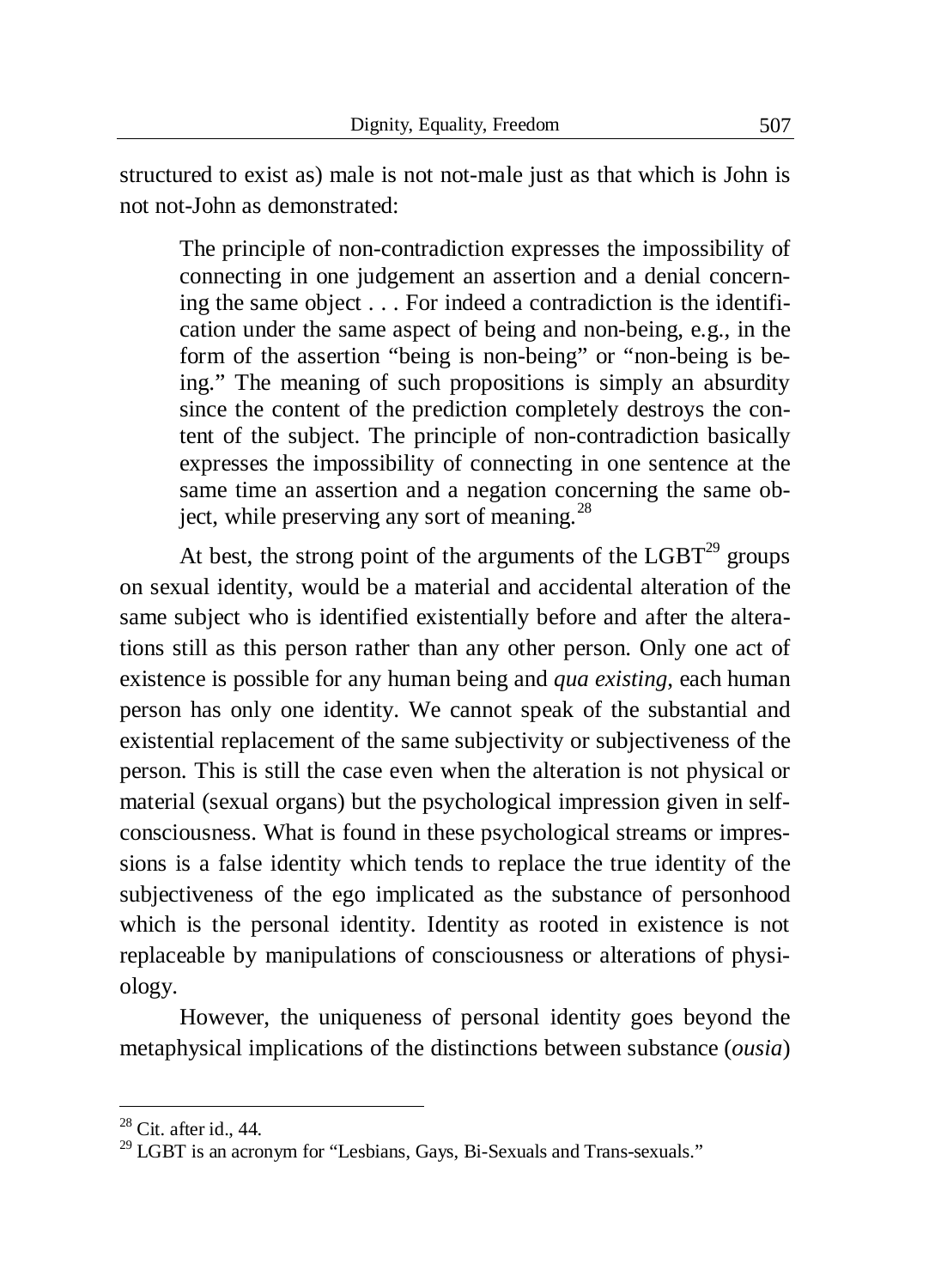and subject (*hupokeimonon*), as it pertains as well to the spiritual content of person. Peter Colosi takes this spiritual content beyond human scientific possibilities and even to an absurdity from the highest of theological assumptions:

An all-powerful God could make all the skin cells and body cells [subjectivity from the metaphysical sense of *ousia* and *hupokeimonon*] of two people to be identical, and could make all of their experiences [subjectivity from the psychological sense of *ego*]. Even if God did that . . . these two people are in the core of their being *different* one from the other . . . because external factors [nature and mental facts/impressions/data of the psychological *ego*] are not the primary reasons for [neither] the differences between, [nor] the uniqueness of, persons.<sup>30</sup>

What is at stake here is the spiritual uniqueness of what personal identity connotes, which is irreducible to any material expression. It is notable that Max Scheler best represents arguments for this spiritual content of personal identity in a very apt thought-experiment, of which Peter Colosi also acknowledges:

Supposing we could get rid [via techno-scientism as in the transgender/trans-sexual waves/claims] of all physical [material/bodily/sexual] differences between human beings [including their essential here-and-nowness], and could further eliminate all qualitative differences in regard to their private objects of consciousness [experiences or psychological data] (including formal aspects of these objects [i.e., Kantian categories]—in short the whole of WHAT they think, will, feel, etc.), the individual diversity of their central personalities [i.e., WHO they are] would still remain, despite the fact that the IDEA of personality would be the same in each of them. $31$ 

<sup>&</sup>lt;sup>30</sup> Colosi, "The Uniquness of Persons," 72.

<sup>31</sup> Max Scheler, *The Nature of Sympathy*, trans. Peter Heath (Hamden-Connecticut: The Shoe String Press, 1973), 34.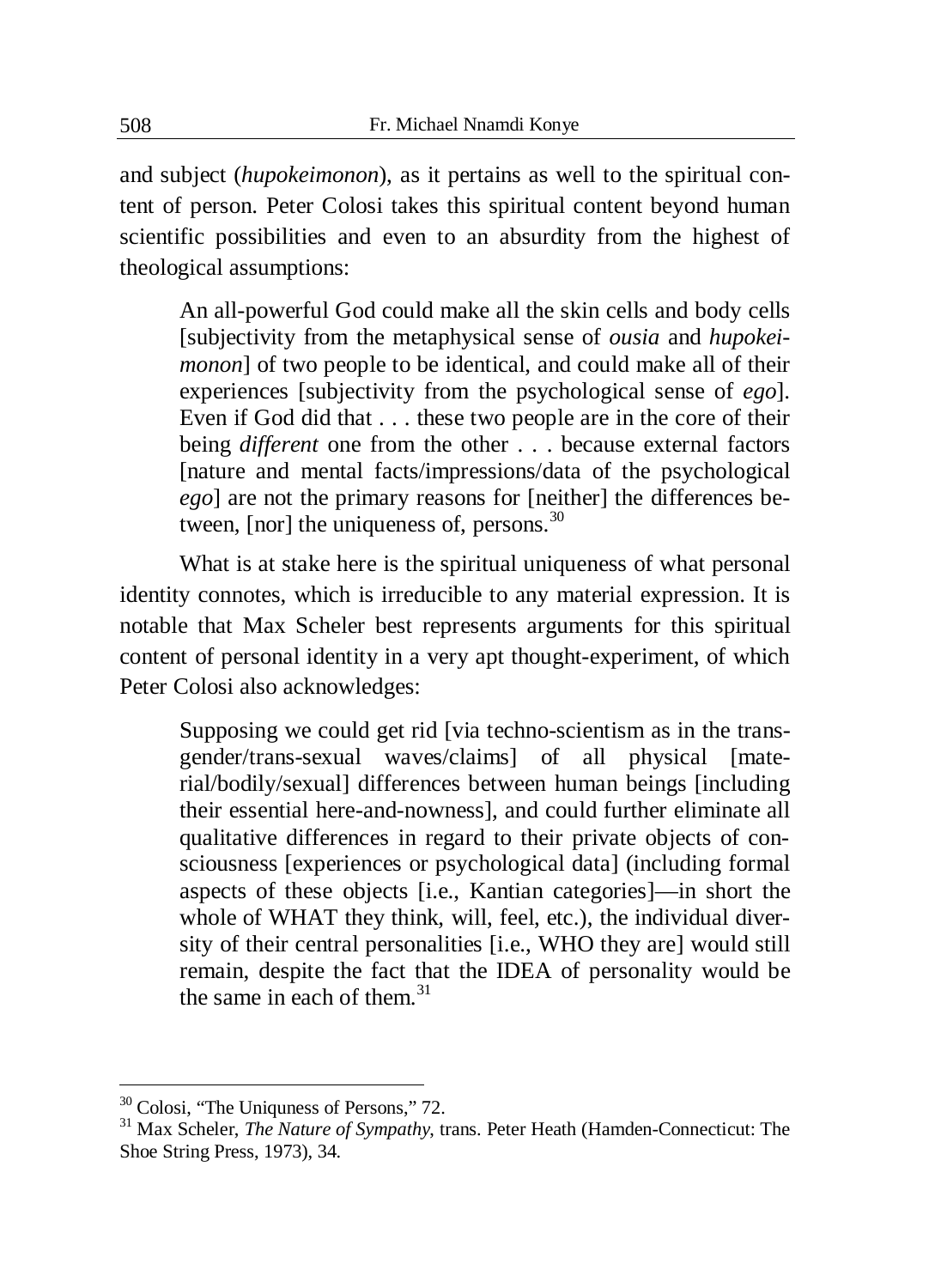The above thought-experiment actually presents the absurdity of a possible claim that it is doable to replace the WHO of a person which is the core of personal identity, subsequent of which other forms of identity in the person follows. Such a reasoning in Max Scheler is captured by what he expresses as the individual value essence, which is at the core of what we mean by the incommunicability of the person, to be discussed in the next subsection of this chapter. However, it is important to understand what Scheler means by "individual value essence" and Joshua Miller has made a good description of this:

A key part of Scheler's personalism is the idea that each person has an *individual value essence*, which he sometimes calls an *ideal essence* or *ideal value image* that permeates the person's being. This *individual value essence* is determined [in potency] by God and indicates an abiding ontological structure of personal uniqueness. A second dimension of personal uniqueness . . . emerges from the person's nature as self-determining. Because the person is spiritual, like God, he is spontaneous, creative, and above all free so that each of his acts [including attempts to change his sex or gender] is something new and distinct in the world . . . but uniqueness is . . . something [both in actualization] indeterminate-fluid [and in potency] determinate-unique. The person, who is essentially unique, is also free and therefore can authentically actualize his *individual value essence* in a number of ways. In doing so, he does not simply concretize what Scheler calls an *ideal value image* that God has of him. Rather, he cocreates this image; he self-determinatively fills the lines that have been established for him  $32$ 

It is important to note that there is no running away from the shadows of our personal identity as it is embedded in the logical principle of identity which has it that each individual person or thing is itself and not another, a principle that is rooted in the transcendental property

<sup>32</sup> Joshua Miller, "Scheler on the Two-fold Source of Personal Uniqueness," *American Catholic Philosophical Quarterly* 79:1 (2005): 164.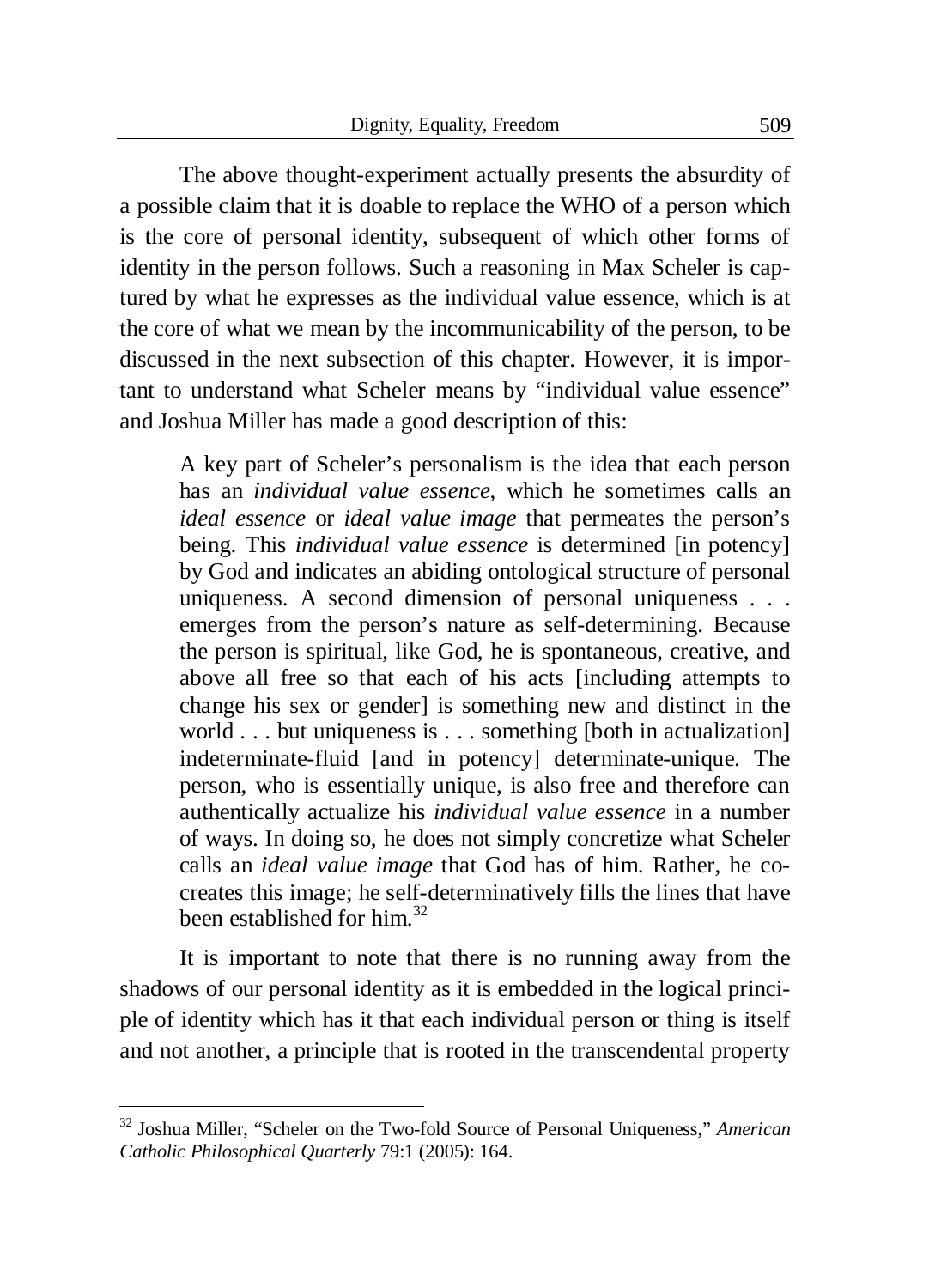of beings as separate (*aliquid*), as testified by both idealistic and realistic traditions. The basic intuition of separateness as a transcendental property of all beings finds a more personalistic uniqueness in the next part of our considerations.

### *Incommunicabilitas of Human Persons Each of Whom Are Equally Valuable*

The foregoing discourse on the difference between substantially existing personal identity and the psychological self-identity or the physiological sex-identity has its logical consequence in the notion of the *incommunicabilis* (or *ineffabile* in Max Scheler) of the human person. Of important signification here is the difference between the Platonic sense of universals in the tradition of extreme realism and that of Aristotle's moderate realism. In Platonic model, the term *humanity* is interpreted for every human person in the participatory conception of the essence of humanity, whereas Aristotle insists on the analogous conception of the individual essence of humanity. The phenomenon of *incommunicabilis* of the human person is more accessible to the Aristotelian interpretation of universals which safeguards the completeness of each individual substance in the scholastic class of *universalis in re*, which interprets the general sense of universals either by abstraction or composition, thus maintaining the immaterial understanding of essences as well as the reality of concrete existence, even if we cannot say what this individual existence *tode ti* is*.* Wojtyáa explains his leanings on the Aristotelian-Thomistic tradition of the *universalis in re* in the language of the completeness of each human person as a substantial subject of existence and acting, not just as something but specifically as somebody:

The completeness we are speaking of here seems to be something that is unique in a very special sense rather than concrete. In everyday use we may substitute for a person the straightforward "somebody." It serves as a perfect semantic epitome because of the immediate connotations it brings to mind—and with them the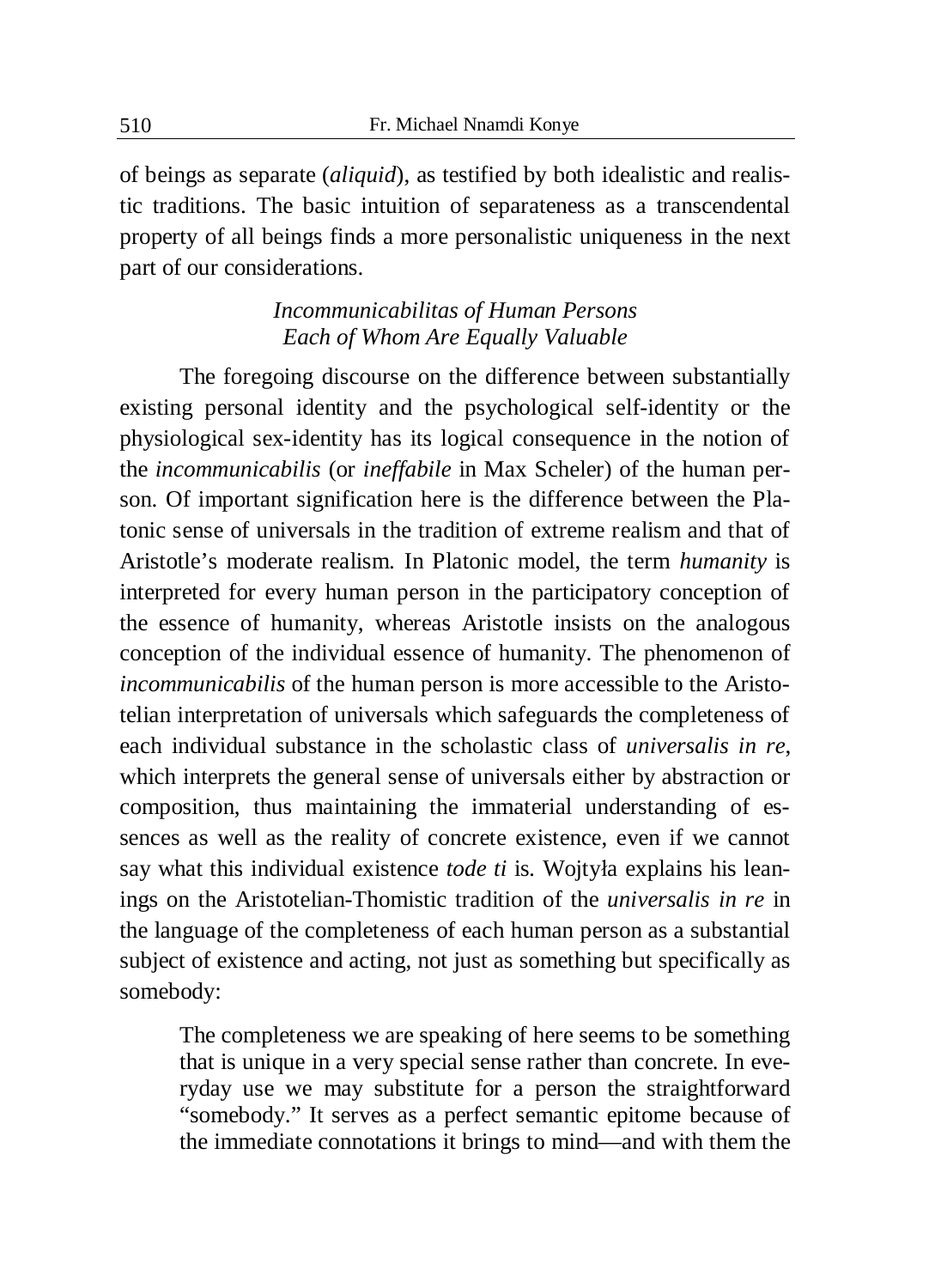juxtaposition and contrast to "something." If the person were identified with its basic ontological structure, then it would at once become necessary to take account of the difference that distinguishes "somebody" and "something."<sup>33</sup>

In the general scheme of metaphysical interpretation of beings, the idea of a substantial subject is not distinguished between somebody and something but it is still significant that Wojtyáa points out the notice of a difference of sorts. This difference is not really written in nature as Wojtyła observes, $34$  hence we cannot search for it within the Boethian kaleidoscope (of a rational nature), but perhaps it is noteworthy that apart from being an individual substance, the person is a "unique" being, a specific subject, a "personal subject" existing according to its specific mode of individuality. To accentuate this uniqueness, which echoes the influence of Max Scheler,  $35$  Wojtyła avers:

The person as such possesses, however, its own ontological structure, though one very different from all the others that surround the human being in the visible world. This difference, the

<sup>33</sup> Wojtyáa, *The Acting Person*, 73–74.

<sup>&</sup>lt;sup>34</sup> Id. Of course, *rationality* is present both in the world (order—cosmos) of persons and that of things.

<sup>&</sup>lt;sup>35</sup> In Colosi, "The Uniquness of Persons," the author argues that Wojtyła embraced the idea of the uniqueness of persons and this is thanks to his leanings on Max Scheler. To buttress his claims, Colosi cites such passages from *The Acting Person*: "The author of the present study owes everything to the systems of metaphysics, of anthropology, and of Aristotelian-Thomistic ethics on the one hand, and to phenomenology, above all in Scheler's interpretation . . . on the other;" and also: "Granted the author's acquaintance with traditional Aristotelian thought, it is however the work of Max Scheler that has been a major influence upon his reflection" (Second Preface to *The Acting Person*). John Crosby clarifies Scheler's personalistic interpretation of individuality as follows: "Scheler does not posit the antithesis of 'person' and 'individual' that is found in many personalistic authors such as Maritain [material-individual and spiritual-person], Mournier [assertive-individual and self-giving person], or Hans Urs von Balthasar [individual-nature and incommunicable-person] . . . Individuality for him [Scheler] is nothing but an aspect of personhood" (Colosi, "The Uniquness of Persons," 64). In other words, Scheler understands individuality as the subject of personal substance such that the expression *individual person* is the same as *personal subject*. It is thus obvious that Wojtyáa's understanding of personal subject tallies with that of Scheler.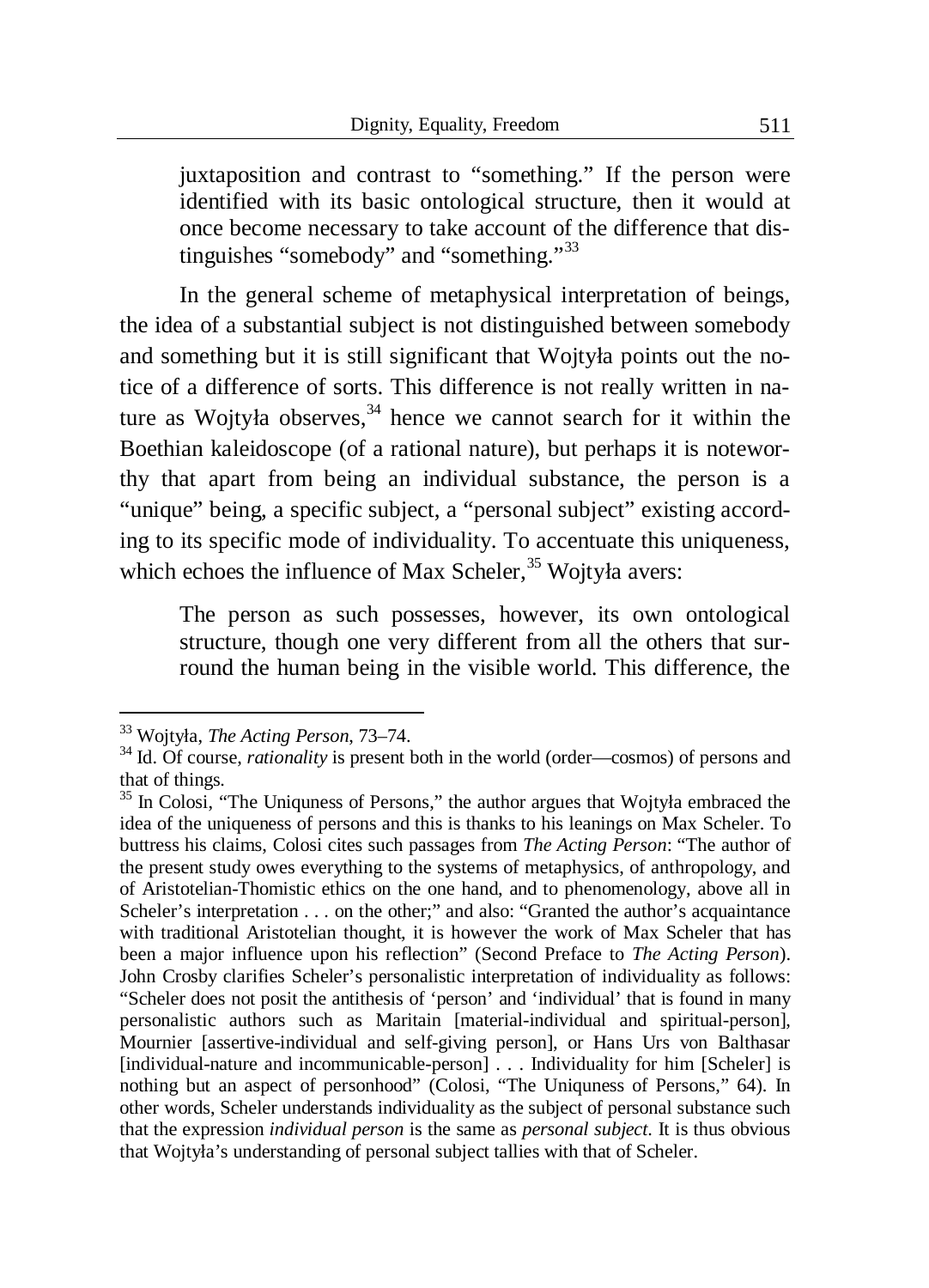proportion or rather the disproportion that is indicated in the words "somebody" and "something," reaches to the very roots of the being that is the subject. The fundamental dynamization of the being by existence and consequently also all the subsequent dynamizations, which are reflected by acting, operating, and the happening, also manifest the same difference, the same proportion with its inherent disproportion. The person, the human being as the person—seen in its ontological basic structure—is the subject of both existence and acting, though it is important to note that the existence proper to him is *personal* and not merely individual—unlike that of an ontologically founded merely individual type of being. $36$ 

However, the *incommunicabilitas* of the human person, is in fact a specific sort of uniqueness that is not easily expressible. Peter Colosi admits that "while one can see and know the uniqueness of another person, there are no words that can be spoken which would capture or express that uniqueness."<sup>37</sup> In the same vein, Scheler who comes close to communicating this idea declares that "in coming to know another person, we begin with a certain hypothesis, and as such knowledge increases, so the content of this hypothesis becomes ever more *individual*, ever harder to put into words (*individuum est ineffabile*)."<sup>38</sup>

What is significant is that to communicate the meaning of the *incommunicabilis*, we proceed positively, to assert a negative of its antonym; just as in other similar words in the same family such as *infinite*, *immutable*, *immortal*, etc., mostly used for divine attributes. Peter Colosi attempts an analysis of three possible meanings of "incommunicability," and warns against a literal understanding of Scheler's use of the term "ineffability:"

<sup>36</sup> Wojtyáa, *The Acting Person*, 74.

<sup>&</sup>lt;sup>37</sup> Colosi, "The Uniquness of Persons," 65.

<sup>38</sup> Scheler, *The Nature of Sympathy*, 122.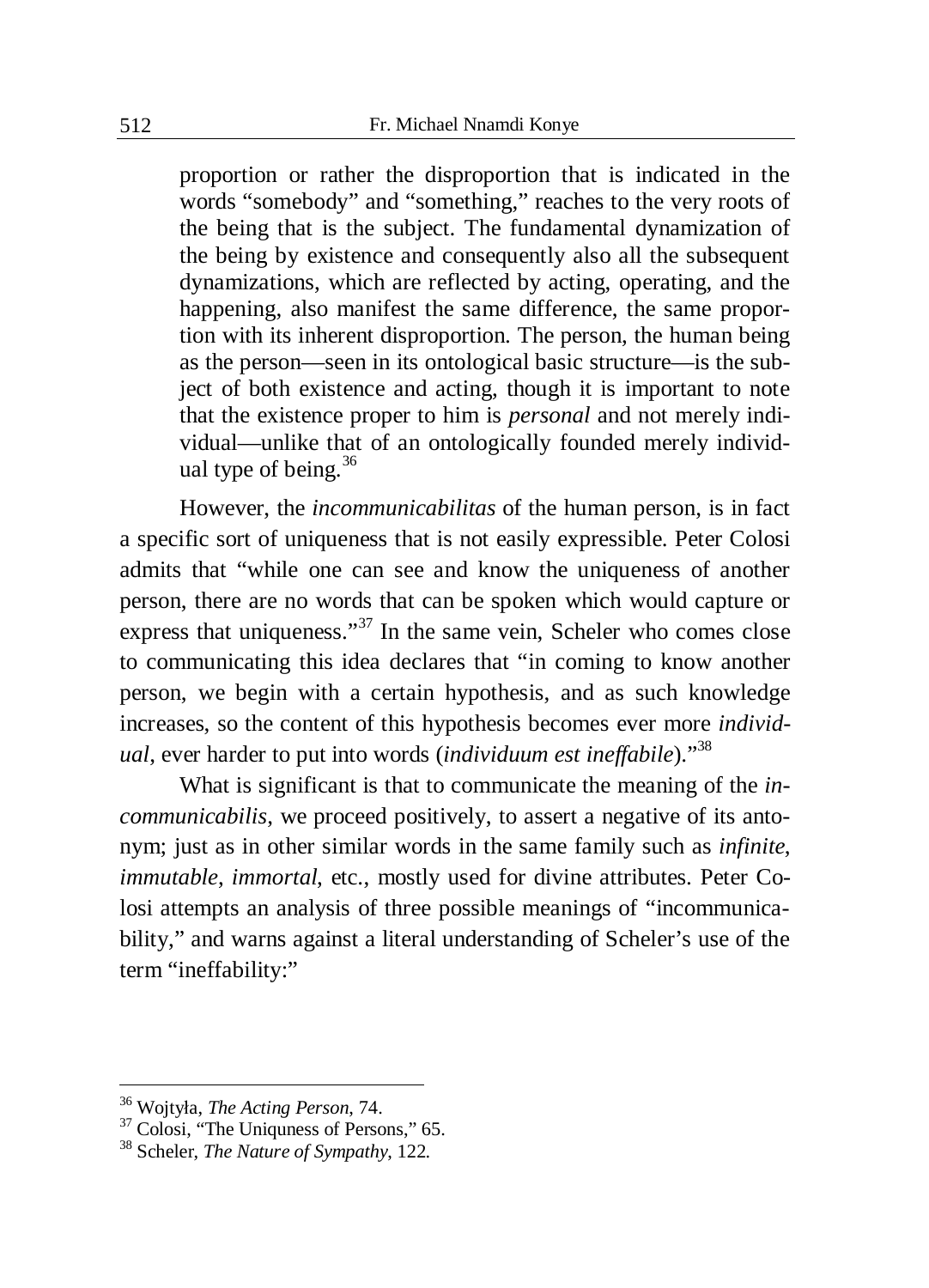Meaning 1: The incommunicable is that within a person which is *not common*, in the sense that other persons could not have this within their being also . . .

Meaning 2: The incommunicable in persons cannot be expressed in words and sentences. While someone who loves you *is* able to grasp, know and love you in your very uniqueness, they could never utter a sentence which would capture or express that uniqueness . . .

Meaning 3: The incommunicable is that which is unable to be known by anyone else or communicated to anyone else . . . it only means that that which you know and love is ineffable or unutterable . . . This meaning leads to error because it takes the full and broadest meaning of "communication" and negates its possibility at all in interpersonal relating with respect to personal uniqueness. $39$ 

Hence, it is necessary to interpret Scheler's use of the term *ineffable* in a phenomenological context rather than in a linguistic sense. In fact, for Scheler, "it is necessary to give a precise definition of what we understand by *individual-personal-value essence*,"<sup>40</sup> within which context he uses *ineffabile* as a synonym for *incommunicabilis*. Scheler puts premium on the context of love in this perception of *incommunicabilis*, hence Colosi writes:

[L]ove is the epistemological vehicle through which we know the uniqueness of others. In the realist phenomenology of Scheler and others, it was thematized that depending on the object known, a different faculty was needed. Thus, for colors, one needed the faculty of sight; for sounds, hearing; for mathematical principles, the intellect; and for values, Scheler would say, feel $ings.<sup>41</sup>$ 

Significantly, Karol Wojtyáa also refers to this sort of uniqueness of *each* person as Scheler does from the perspective of *individuals* as

<sup>&</sup>lt;sup>39</sup> Colosi, "The Uniquness of Persons," 66.

<sup>40</sup> Scheler, *The Nature of Sympathy*, 489.

<sup>&</sup>lt;sup>41</sup> Colosi, "The Uniquess of Persons," 66.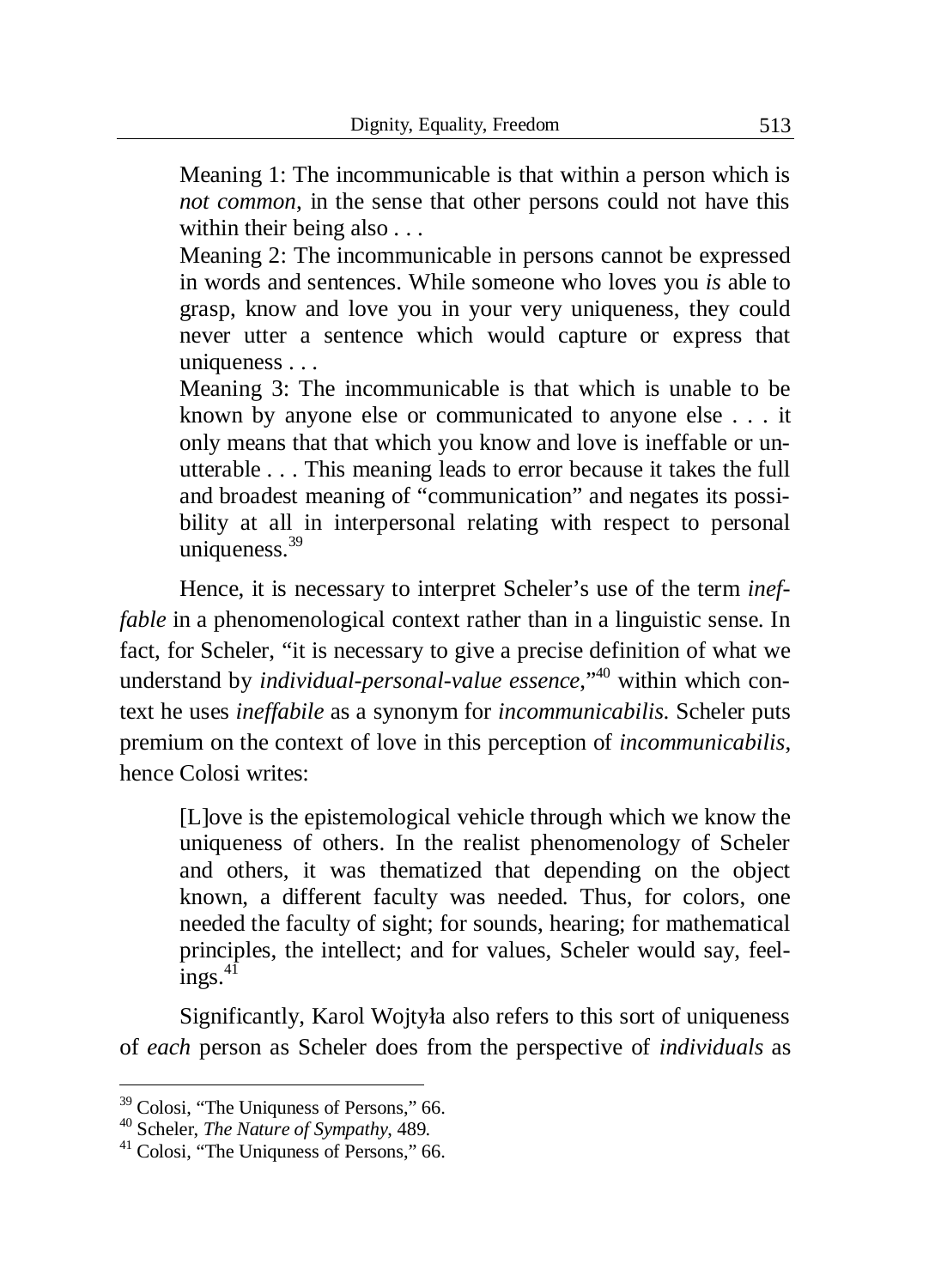different from *every* other person *within* the human *species*. Thus, "when a loved one dies, we do not mourn that an intellect or a free will [common rational features of all humanity] is gone, which all other people have too, but this unrepeatable person is gone."<sup>42</sup> Notably, "the loss of any person would not be a negligible loss on the grounds that so many persons remain, but would be an almost infinitely great loss, as if the only person in existence had been lost."<sup>43</sup>

The concept of *incommunicabilitas* does not really play down on the common essence as indicated by intellect, will, or the risibility of persons, but it gives these common features a specific uniqueness that can only be due to the individual person in whom they are rooted. Hence "a laugh is unique because it is 'informed' by the unique person who is laughing,"<sup>44</sup> or as Scheler puts it, "the love which has moral value is not that which pays loving regard to a person for having such and such qualities, pursuing such and such activities, or for possessing talents, beauty, or virtue; it is that love which incorporates these qualities, activities and gifts into its object, because they belong to that *individual person*."<sup>45</sup> There is, however, a basic distinction between the two-fold understanding of *incommunicability* from the "essential" uniqueness and from the "existential" individuality, which needs to be clarified:

"A being," (used without qualification [hence *thing* or *person*]) means . . . *that which is*, in the real order. The *that which* signifies what a thing is, its essence or nature, responding to the question "*What* is it?" The *is* signifies the act of existing, or active presence, which posits the *what* in the real order . . . responding to the question, "*Is* it?", or "Does it *exist*?" . . . This inner act of existence—which St Thomas calls the *esse* or "to-be" of a being,

 $42$  Id., 67.

<sup>43</sup> John F. Crosby, *The Selfhood of the Human Person* (Washington, D.C.: Catholic University of America Press, 1996), 72.

<sup>&</sup>lt;sup>44</sup> Colosi, "The Uniquness of Persons," 68.

<sup>45</sup> Scheler, *The Nature of Sympathy*, 166.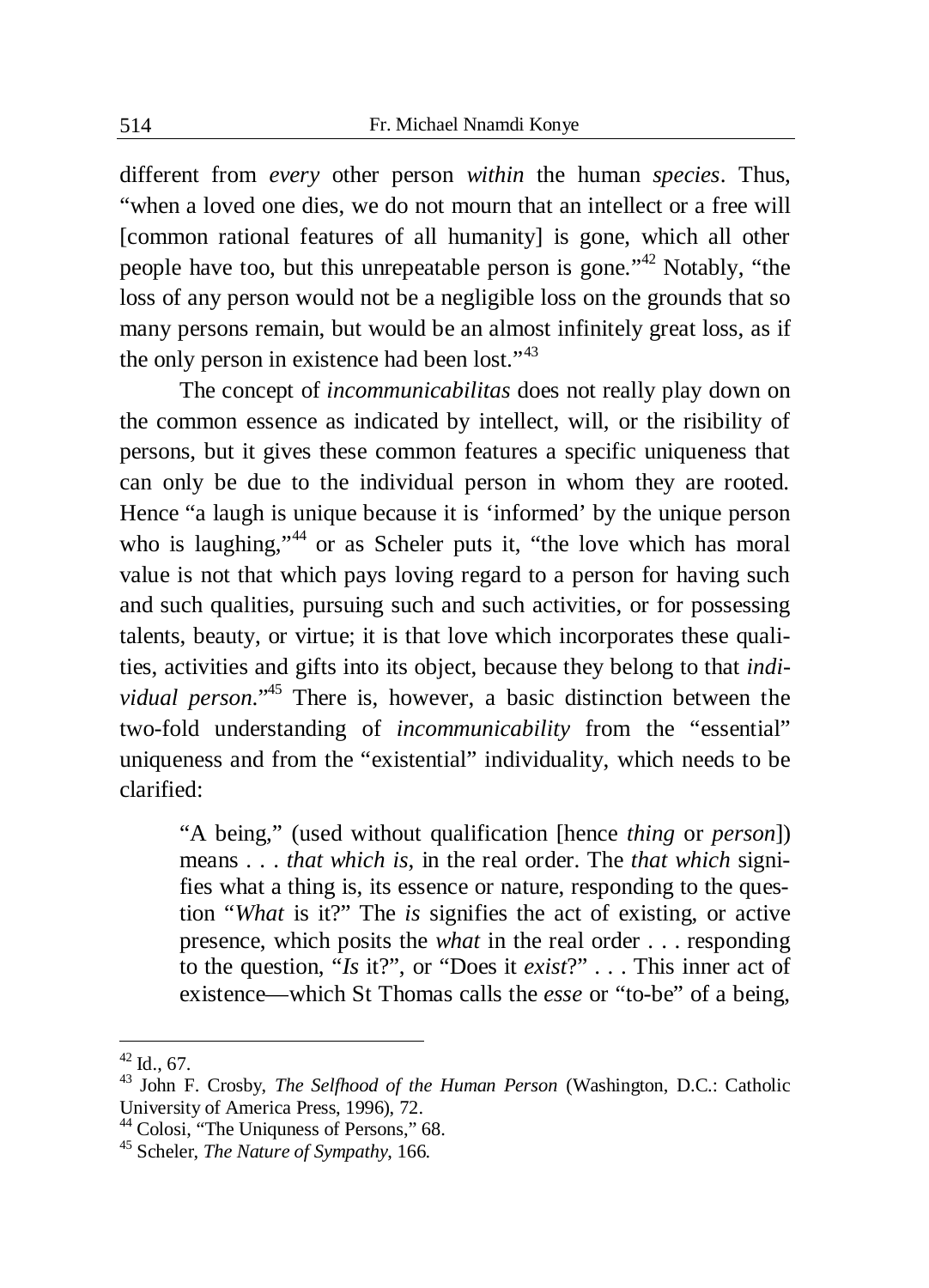that which makes a being precisely to be a *be-*ing—is not a *what*, an essence or nature, making a being to be *this kind* of being. It is, rather, an *active presence* which posits the entire essence, with all its properties, in the real order of actual existence, making it actually to be what it is. $46$ 

This difference of understanding incommunicability in the twofold context of *essence* and *existence*<sup>47</sup> is shown when we consider the difference between the uniqueness of things and the uniqueness of persons, a difference represented by Wojtyáa with the words *something* and *somebody*. Let us consider a hundred laptops in an electronics shop. All of them in their own instantiations share a common essence (blue-print) but they do not have in their different instantiations any unique essence. On the other hand, each of these laptops, have unique individual (separate) existence, but they do not have common individual existence. Now, let us transfer the categories of *essence* and *existence* and the differentiations of *common* and *unique* to persons. Consider a hall with hundred people—each of these persons share a common essence (humanity) but they also share different unique essence (humanity of John is different from humanity of Mary). With regard to existence, we can also posit the unique existence of each individual human being in that hall of a hundred persons. Notice also that in both cases, uniqueness from the context of individual *existence* is metaphysically given as separateness, but when we think in terms of *essence*, we realize that the worthness of *things* becomes relativized and in fact diminishes as the quantity or number of the same thing increases, whereas in the case of *persons*, the value or worthness or dignity or incommunicability does

1

<sup>46</sup> W. Norris Clarke, "Introduction," in James F. Anderson, *An Introduction to the Metaphysics of St. Thomas Aquinas* (Washington D.C.: Regnery Publishing Inc., 1997), xv.

 $47$  On this aspect of different senses of uniqueness based on the difference of context when focus is on *essence* and on *existence*, see Josef Seifert, "Essence and Existence," *Aletheia* 1:11 (1977): 17–157. See also John F. Crosby, *Sein und Wesen* (Heidelberg: Universitaetsverlag C. Winter, 1996), 43–45.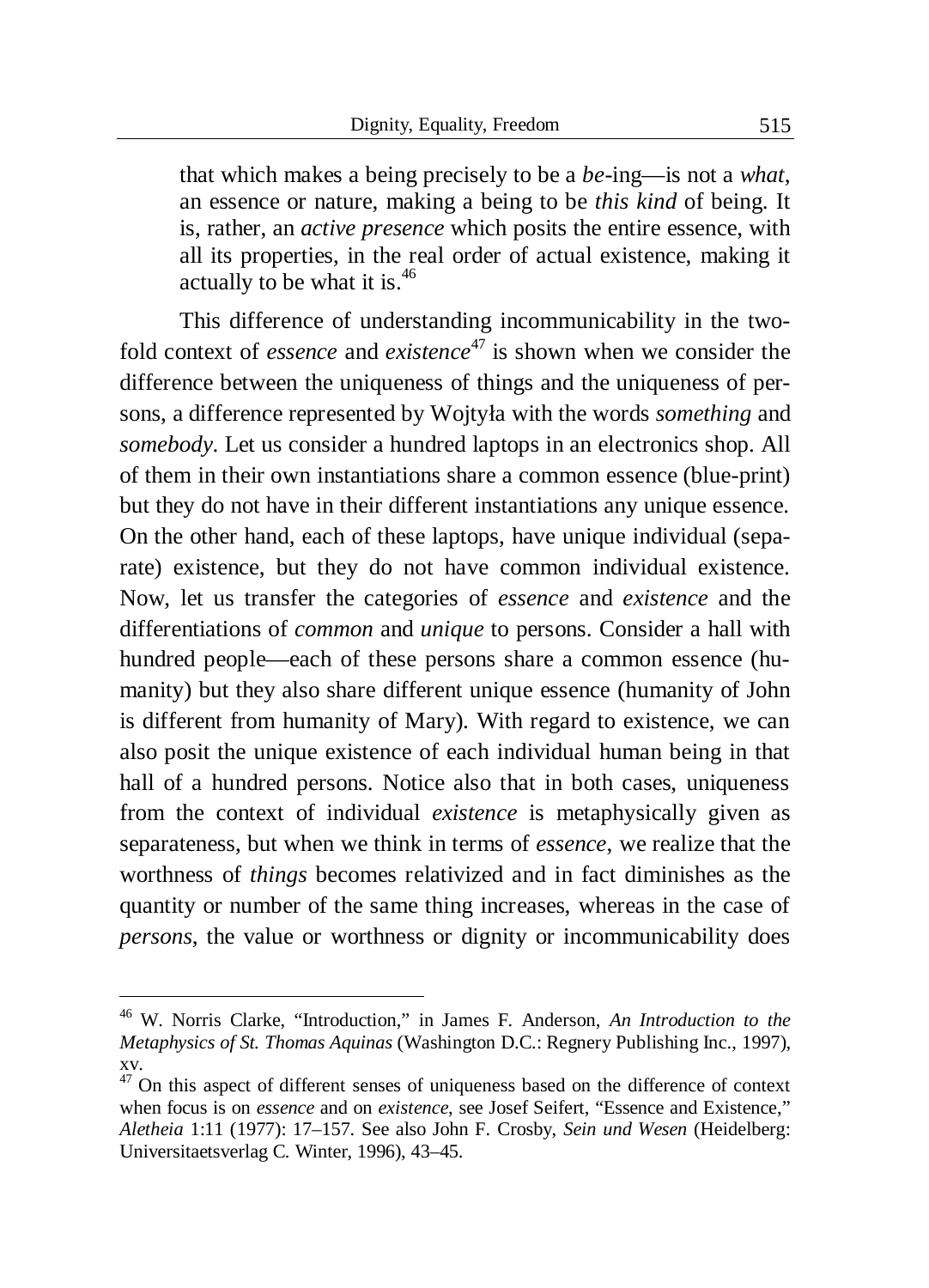not diminish and is not relativized even if the population density is increased. This basic distinction is what most proponents of birth control, contraceptives, and disciples of Thomas Malthus<sup>48</sup> are neglecting. as they are in fact influenced by Kant's "blind" formalism and *apriorism*, which does not grant us access to the *incommunicabilitas* of person:

Every human being is an individual person and therefore I cannot program *a priori* a certain type of relationship that could be applied to everyone, but I must, so to speak, learn it anew in every case . . . In my own case, significantly, I never felt that I was meeting an excessive number of people. Nonetheless, I was always concerned to safeguard the personal quality of each relationship. Every person is a chapter to himself. I always acted with this conviction, but I realize that it is something you cannot learn. It is simply there, because it comes from within.<sup>49</sup>

It is important to underscore that the *incommunicabilitas*, as has already been stated, belongs to the triad of theoretical consequences (dignity, identity and incommunicability of persons) which this study sets out to group together. In this wise, we note that the identity of a person is rooted in the spiritual *ideal individual value* image which is already determined in potency at the very first act of *existence* before subsequent activations and actualizations by the different dynamisms of the personal being. In comparison, the *incommunicabilitas* of the person is embedded in the *unique individual value essence* (as distinguished from the common essence). The *fact* of this *incommunicabilitas* is manifested in the very content of the dignity of the person, namely the ideal unique respect which we owe to each and every individual human person. As Peter Colosi puts it: "every person is unique

<sup>48</sup> Thomas Robert Malthus wrote a book in 1798 titled *An Essay on the Principle of Population*, in which he describes how the population growth is "exponential" (geometrical proportions) whereas the corresponding food production is improving "arithmetically."

<sup>49</sup> John Paul II, *Rise, Let Us Be on Our Way* (New York: Warner Books, 2004), 65–66.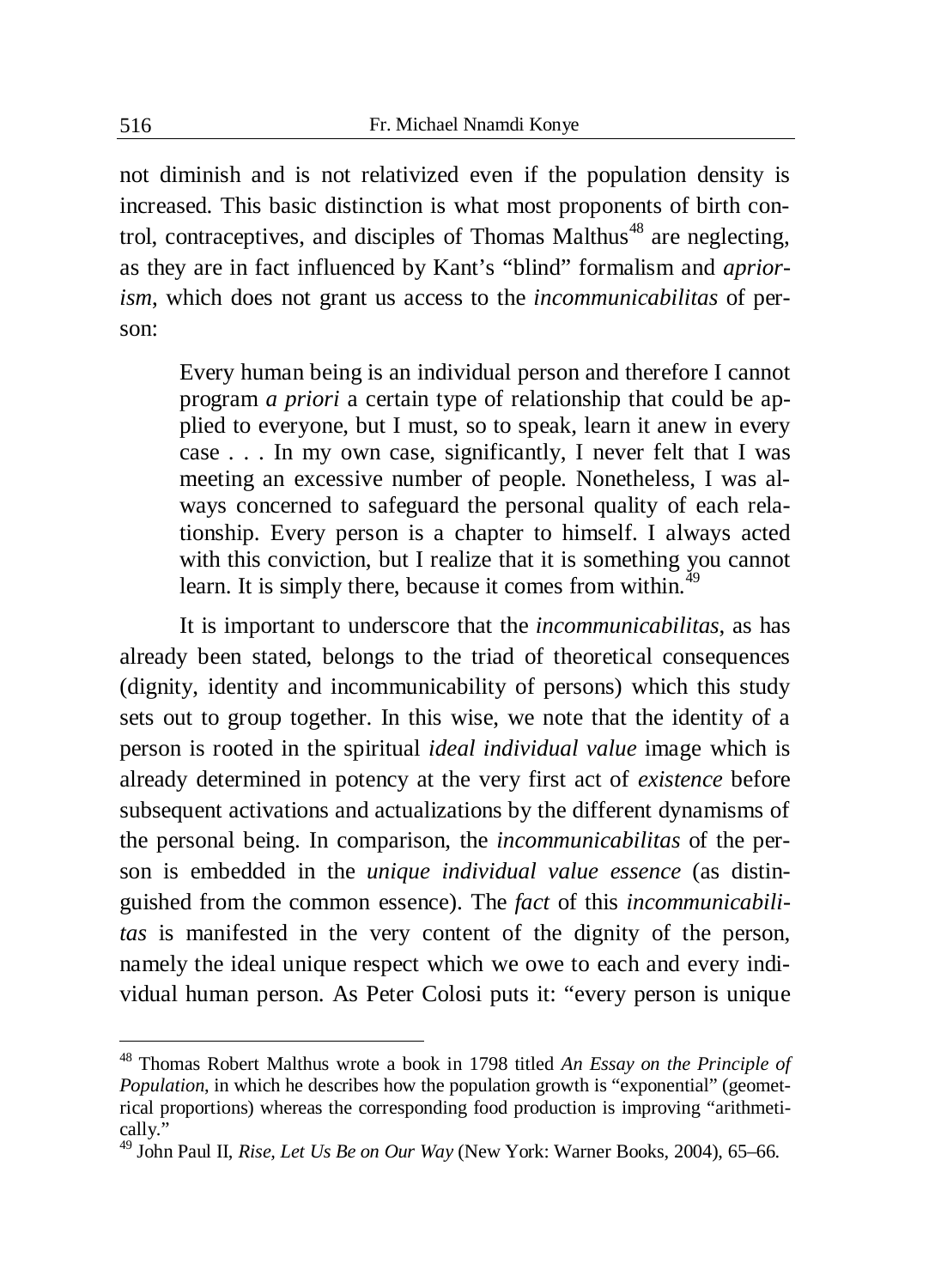[dignity], thus uniqueness [identity] is a common trait, yet the very inner, essential and unrepeatable [incommunicability] content of a person's uniqueness [identity] is not found in any other. It is that very inner uniqueness of a specific [identity] person for which there are no words [that we call *incommunicabilitas*]."<sup>50</sup> Crosby succinctly captures this interwoven relatedness of the triad as follows:

The principle of incommunicability asserts itself more strongly, so to say, in the unrepeatable lovableness of a person. This is why we lack any general terms to express the lovableness of a particular person [identity]; we keenly experience here the ineffability, the unutterability of the incommunicable. But our language and concepts do not fail us in the same way when it comes to the dignity of the person; after all 'the dignity of the person' is a general term. It is as if I recognize a human being as *person* as when I am mindful of his dignity and show him respect and abstain from all coercion and using, but recognize a human being as *this particular person* [identity] when I know him or her as friend or spouse. $51$ 

#### **Freedom of the Human Person to Act and to Live**  *Responsibility of the Human Person for His or Her Actions*

In the following paragraphs, I shall consider the personal category of personal responsibility as the genuine context of the expression of *freedom* (for actions) as well the realistic implication of *rights* (especially the basic right to life). The trajectory of this discourse still retains the consistent views of my arguments, namely that Karol Wojtyła's category of person as subject of the themes of dignity, identity, and incommunicability remains the fundamental category for the principles of free action, guaranteeing the subjectivity of the agent source of human culture and civilizations in a more realistic philosophy of personalism.

<sup>&</sup>lt;sup>50</sup> Colosi, "The Uniquness of Persons," 76.

<sup>51</sup> Crosby, *The Selfhood of the Human Person*, 67.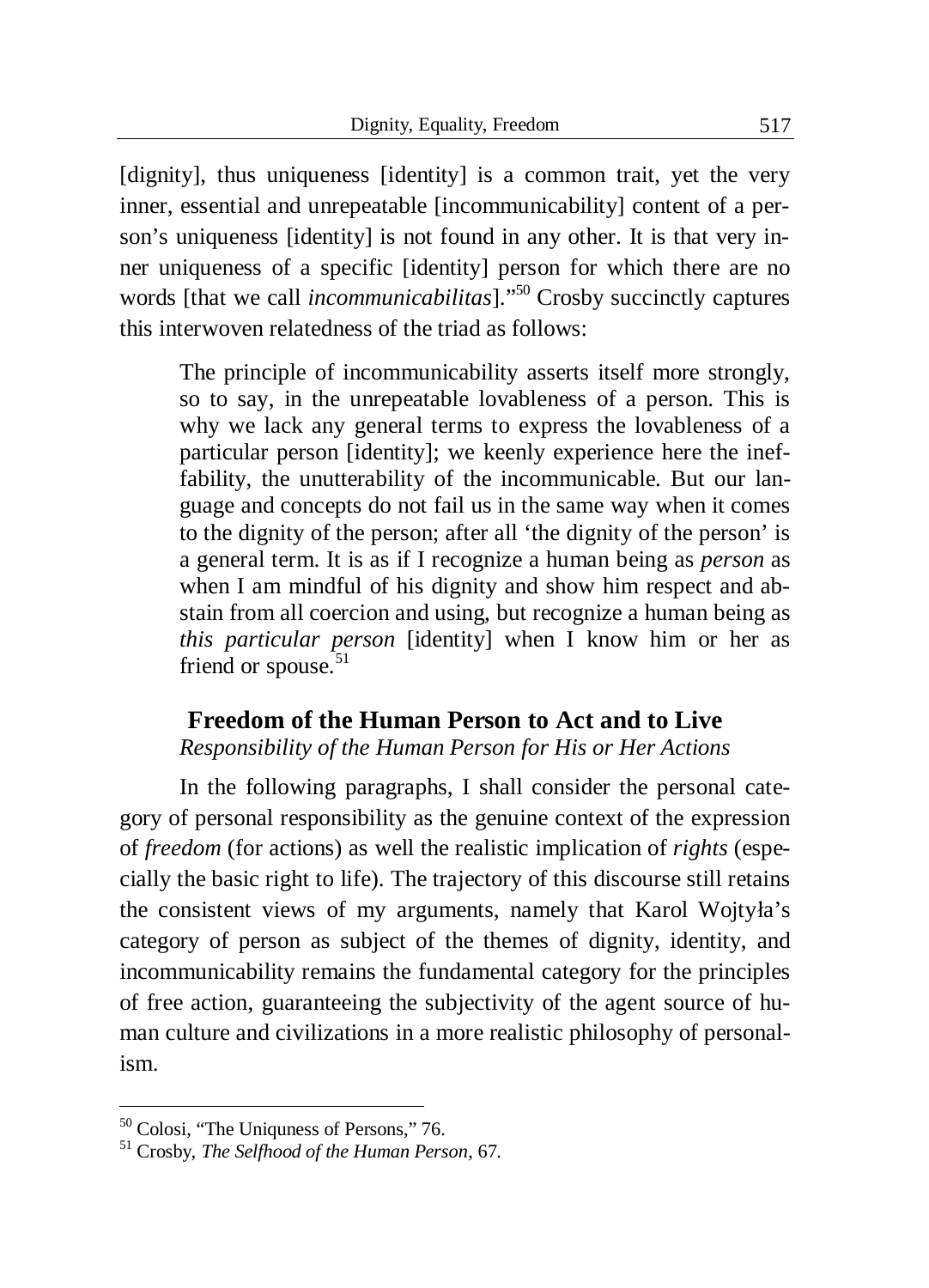The ongoing discourse on the specific implications of EU (and also UN) policy documents in which these themes are embedded leads naturally to the application of dignity, identity and incommunicability in the direction of responsibility for human actions and human life in general. In other words, in the experience of the actions of the person, "the human person experiences himself as the efficient cause of his actions, that an authentically human act, an *actus personae*, can be said to take place [such that] in this moment, the person experiences his own efficacy, he recognizes himself as 'the actor'."<sup>52</sup> We have noted earlier that Max Scheler observes in this same context that "only persons can (originally) be morally good or evil; everything else can be good or evil only *by reference to persons*,"<sup>53</sup> hence we can only talk of responsibility for actions with regard to person especially in the moral context but also in the context of philosophical anthropology with regard to man's responsibility for those acts that actualize him as a person. In both philosophical standpoints, i.e., the moral and anthropological sense, the responsibility of the person is evident.

Therefore, as an *actor*, the person is not only responsible for his actions but he is also responsible for the becoming or the actualization of himself as a subject. This responsibility is a consequence of his efficacy in acting, which moral or ethical considerations will explore in the direction of the consequences of the objective action realized by the acting agent (person) to whom culpability or responsibility is attributed. In contrast, philosophical anthropology or most directly psychology (behavioural imprints of the person) will explore the opposite direction of the consequences in the character (trait-formation) impact of the subject to whom a personality structure is allotted. Philosophical anthropology, however, follows the same direction as does psychology,

 $52$  Savage, "The Centrality of Lived Experience," 40.

<sup>53</sup> Max Scheler, *Formalism in Ethics and Non-Formal Ethics of Values*, trans. Manfred S. Frings and Roger L. Funk (Evanston: Northwestern University Press, 1973), 85, cit. after Colosi, "The Uniquness of Persons," 87.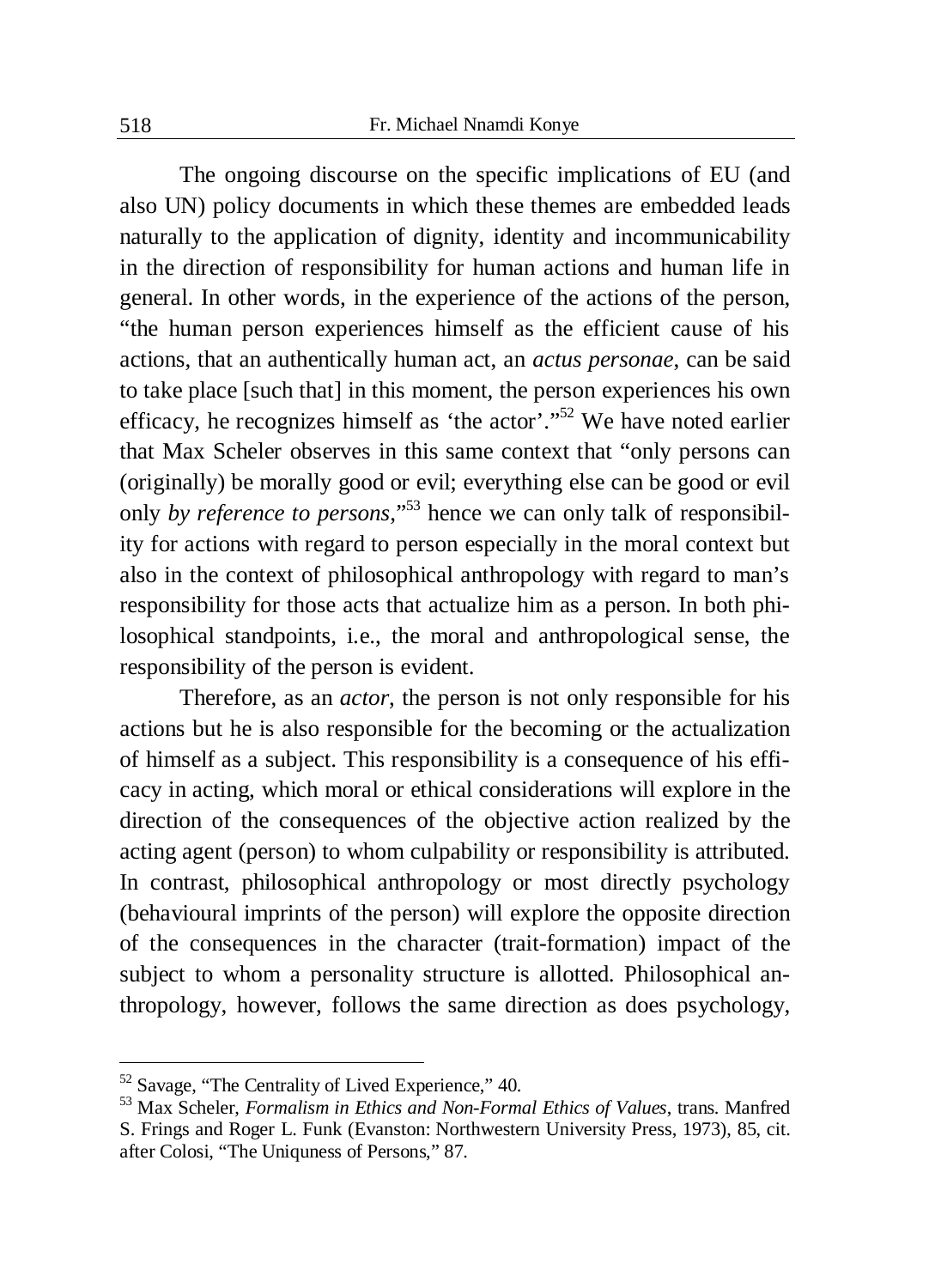but without alienating the opposite direction of ethical consequences since the acquisition of virtues is implicated as a self-actualization of the acting subject. Deborah Savage argues in this direction of the subjectiveness of responsibility for action as follows:

I am responsible for my own becoming . . . Through acting, I experience myself as the subject of my actions . . . Thus, I am fully the subject of my own actions when I experience myself as such. It is only then that I can genuinely say that I possess, govern and determine myself . . . Now through acts that correspond to the personal structure of self-determination, the human person is fulfilled; he comes to realize that he is both a gift given to himself, as well as a task, a responsibility that only he can assume.<sup>54</sup>

This is only one aspect of the consequence of responsibility for action which Wojtyáa's *The Acting Person* indicates from the viewpoint of subjectiveness in the sense of actualizing or fulfilling the structure of man's personality within the subjective consequences of selfgovernance and self-possession. There is, however, the most common aspect which moral considerations offer us. This aspect is not absent in Wojtyáa, as he also speaks of the objectiveness of the action of the acting person. Responsibility for action is usually spoken of in terms of the moral virtue of justice, which implies objective external actions. It is noteworthy that even private acts can also be external without being public, and in this respect an instance of such private external acts can be the abuse of sexual acts such as in, e.g., masturbation.

What is to be distinguished from Wojtyła's objectiveness of actions of the person is therefore internal acts (like specific acts of decision) and external acts (like speaking, running, fighting, etc.). Both the internal and external acts can be objectified, hence objectiveness in this consideration of responsibility for action does not really imply public actions. As noted already, responsibility for actions with regard to internal acts implicates the responsibility of the actor (person) for his or

<sup>54</sup> Savage, "The Centrality of Lived Experience," 40–45.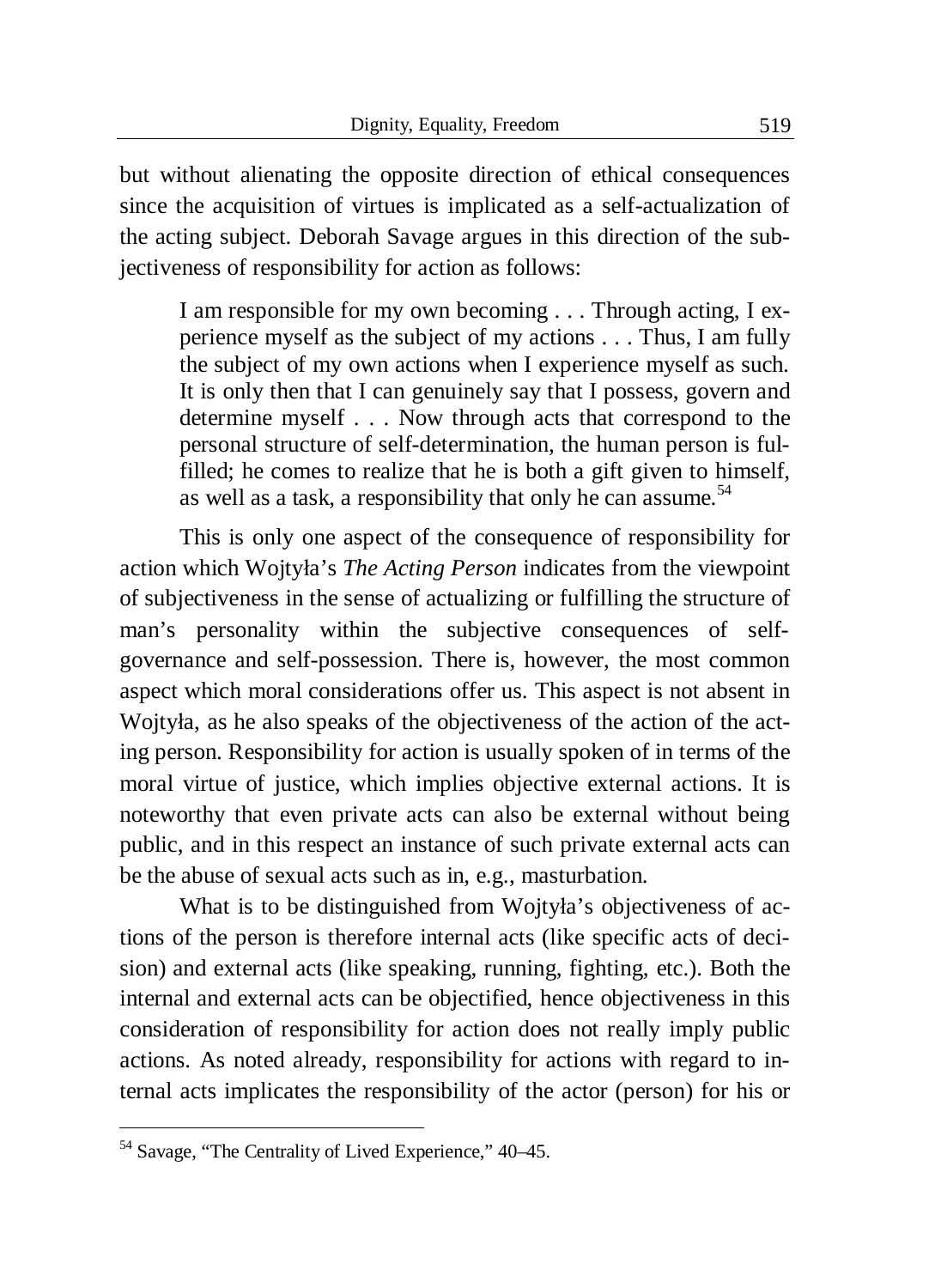her self-actualization as a person (especially the perfection of his spiritual virtues—intellect and will). On the other hand, every external act is of double consequence, namely the subjective (personal) and the objective (social) consequence.

More significantly, however, the responsibility for actions with regard to external acts (private or public) implicates the ethical virtue of justice as responsibility for the consequences of personal actions in the context of what is due for another person or the community. Justice as a feature of the considerations of responsibility for actions is notably related to the will, which is a faculty of choice and the key element of self-determination. Therefore, the responsibility for action is a consequence of Wojtyáa's exfoliation of the experience of self-determination, which is the foundation of the dynamics of potency-act structure relating the action and the agent. Self-determination is thus the hinge of the virtue of justice in both directions of subjectiveness as "to be just" and objectiveness as "to do/act justly." An instance can be given with speech-acts. A liar (unjust person—subjectiveness) performs untrue speech-acts which figuratively "dig a pit" for listeners to fall into (unjust action—objectiveness). Thomas Aquinas brings out this closeness of subjective-objective consequence when talking of the responsibility for action when he reasons that the external act is an expression of an internal consent (decision):

Hence the mean in such like virtues is measured not by the proportion of one thing to another, but merely by comparison with the virtuous man himself, so that with them the mean is only that which is fixed by reason in our regard. On the other hand, the matter of justice is external operation, in so far as an operation or the thing used in that operation is duly proportionate to another person, wherefore the mean of justice consists in a certain proportion of equality between the external thing and the external  $\arctan^{55}$ 

<sup>55</sup> St. Thomas Aquinas, *Summa Theologiae*, II–II, q. 58, art. 10.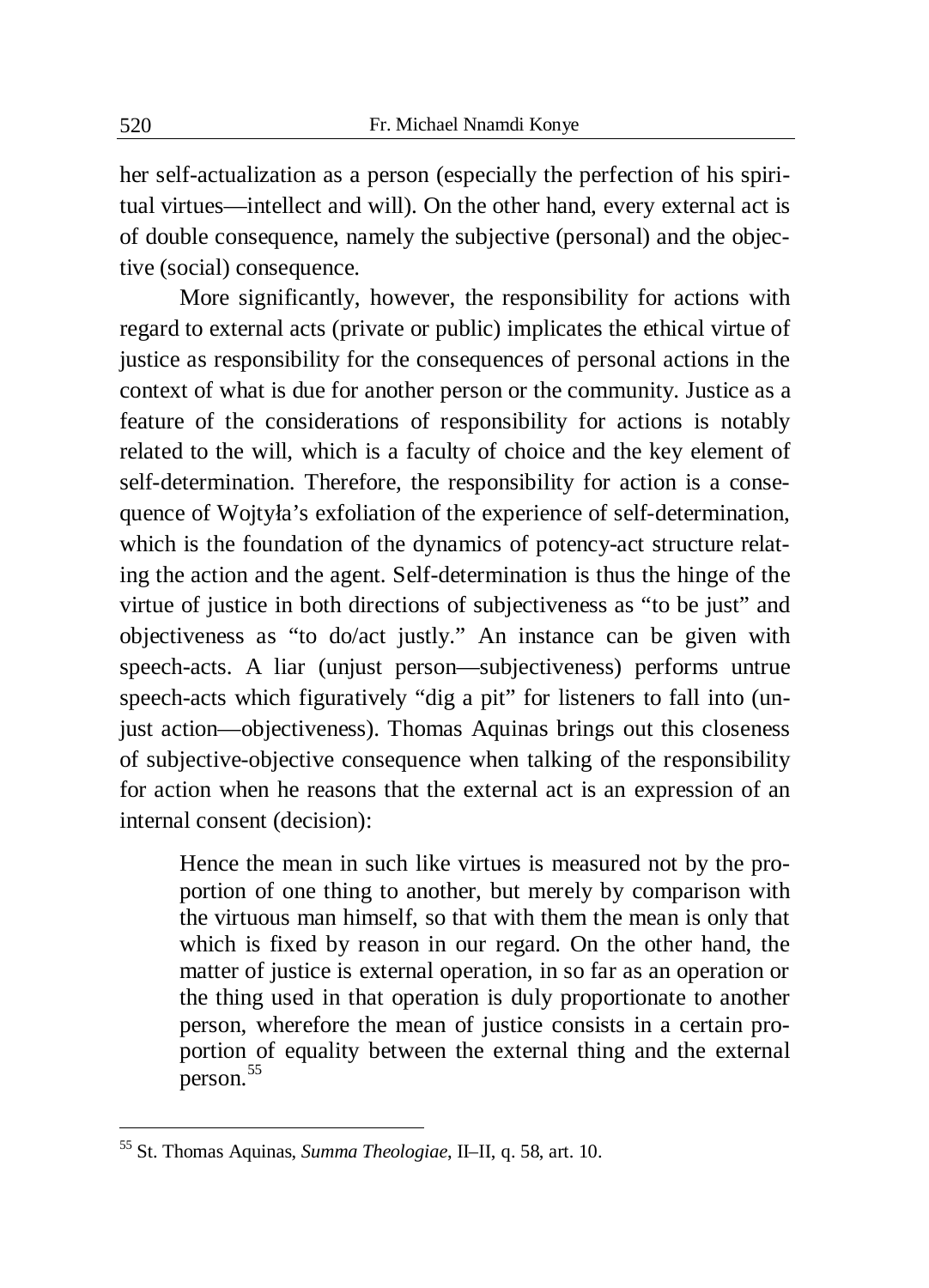Therefore, responsibility for action is a practical consequence of the theoretical implication of self-determination, which is the basic core of Karol Wojtyáa's personalistic philosophy, highlighting both the *obiectum* (object) of the responsibility for action as well as the *subiectum* (subject) of responsibility for action.

## *The Human Person's Right to Life from Conception to Death*

The foregoing discourse on responsibility as a practical consequence of our personalist study of man also has a correlate of rights. In fact, we cannot talk of responsibility without rights neither can we speak of rights without responsibility. The former (responsibility without rights) is "repressive" (exploitative) whereas the latter (rights without responsibility) is "selfish" (ego-centric, which is different from auto-determination/ego-determination). Nowadays, we hear the clamour for rights such as animal rights, gay rights and so on, and in fact, our contemporary society is inundated with a dictatorship of so many rights-movements up to the extent of a "hypnagogic fascination."<sup>56</sup>

However, it is in the context of responsibility that a genuine discussion of rights can be fruitfully entertained. In this wise, the right to life of persons from conception to death is the flip-side of our responsibility to preserve life, which makes such abuse of responsibility to preserve life as suicide, euthanasia, eugenic destruction of embryos, abortions, and suchlike abuse highly reprehensible. The practical consequence of personalist anthropology leads to the conclusion on the right of persons to life from conception to natural death.

It is in the context of this personalist anthropology that Karol Wojtyáa rejected, as false, Max Scheler's thesis that moral obligation

<sup>56</sup> I owe the expression *hypnagogic fascination* to Peter Redpath who used it in an international conference on the *New Elitist Culture of Contemporary American Society* at John Paul II Catholic University of Lublin, Poland held from  $21<sup>st</sup>$  to  $23<sup>rd</sup>$  of April, 2015.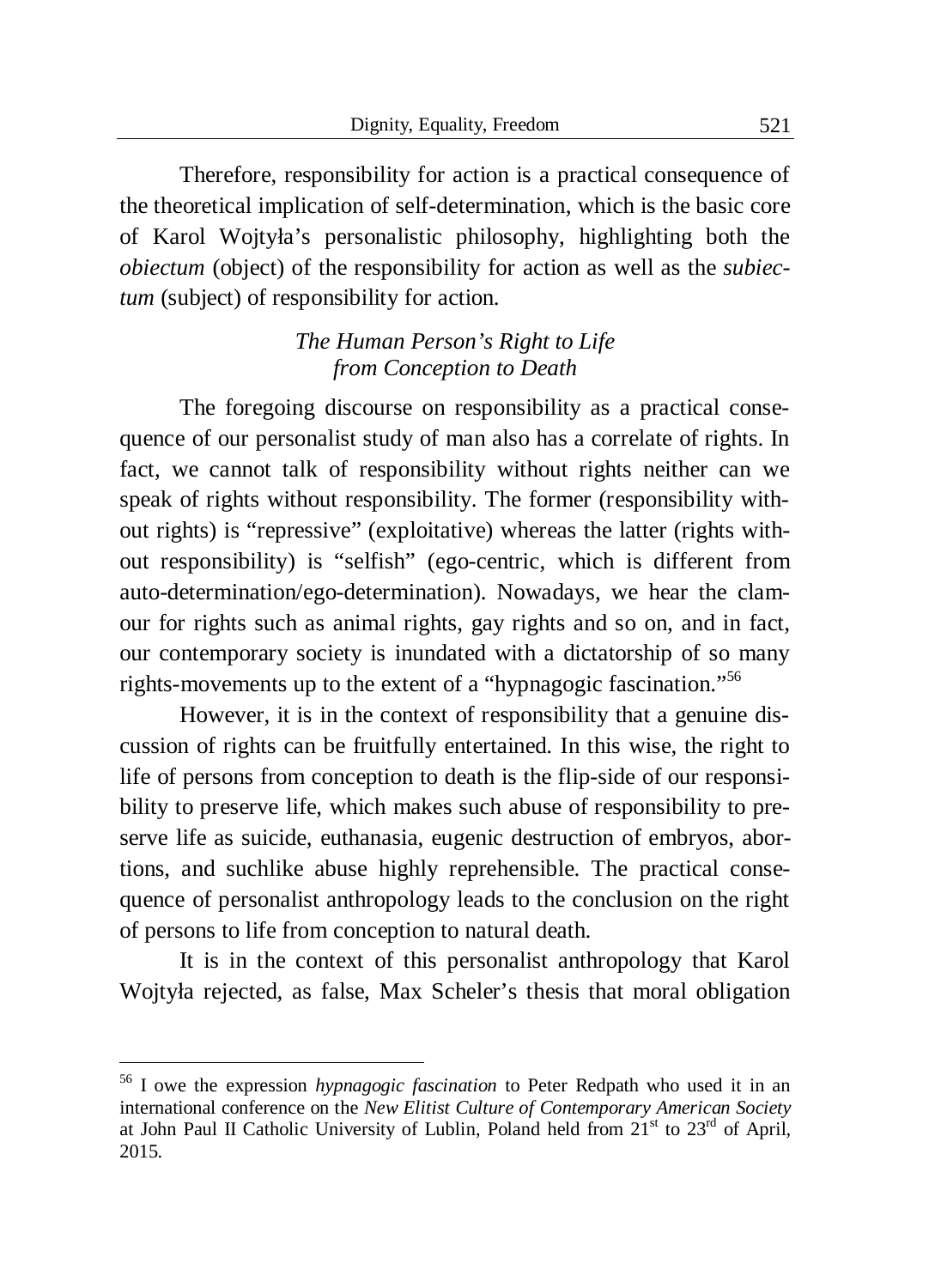dissolves when a person reaches the heights of love.<sup>57</sup> Josef Seifert takes a systematic swipe at the debates on euthanasia, (and by extension, eugenics and abortion) when he presents the practical consequences of the traditional appreciation of the dynamics of the principle of act and potency in Western philosophy:

Another dimension of this account of the worth of persons that runs through the Western tradition is based on the Aristotelian distinctions of substance/accident and potency/act. Based on these distinctions is the view that a human being in a state of dreamless sleep retains in actual being its immaterial soul, along with its intellectual, volitional, and affective faculties, while retaining consciousness in potency only. Not only does this line of thought maintain that humans in dreamless sleep still have their souls, but so do other living humans in various states of dimin $ished/non-consiciansness<sup>58</sup>$ 

The right to life is in fact a non-negotiable and inalienable right as contained even in the 1948 United Nations Declaration of Human Rights. It is also a right which not even the person as *sui iuris* can legislate against himself. Hence suicide remains a violation of the right to life even from the flip-side of the coin, i.e., "responsibility to preserve the right to life." This follows simply from the fact that person as *sui iuris* does not include *causa sui*, since the person is not the cause of his or her own existence but is responsible for his existence as the determinant of the subsequent actualizations of his substantial (already existing) person. Wojtyła, himself, maintains that:

Human life is sacred and inviolable at every moment of existence, including the initial phase which precedes birth. All human beings, from their mother's womb, belong to God who

<sup>57</sup> This personalist standpoint of Karol Wojtyáa can be found in John F. Crosby, "Person and Obligation: Critical Reflections on the Anti-Authoritarian Strain in Scheler's Personalism," *American Catholic Philosophical Quarterly* 79:1 (2005): 110–113.

<sup>58</sup> Colosi, "The Uniquness of Persons," 63. See also chapters 3 and 4 of Josef Seifert, *What is Life?* (Amsterdam: Rodopi, 1997).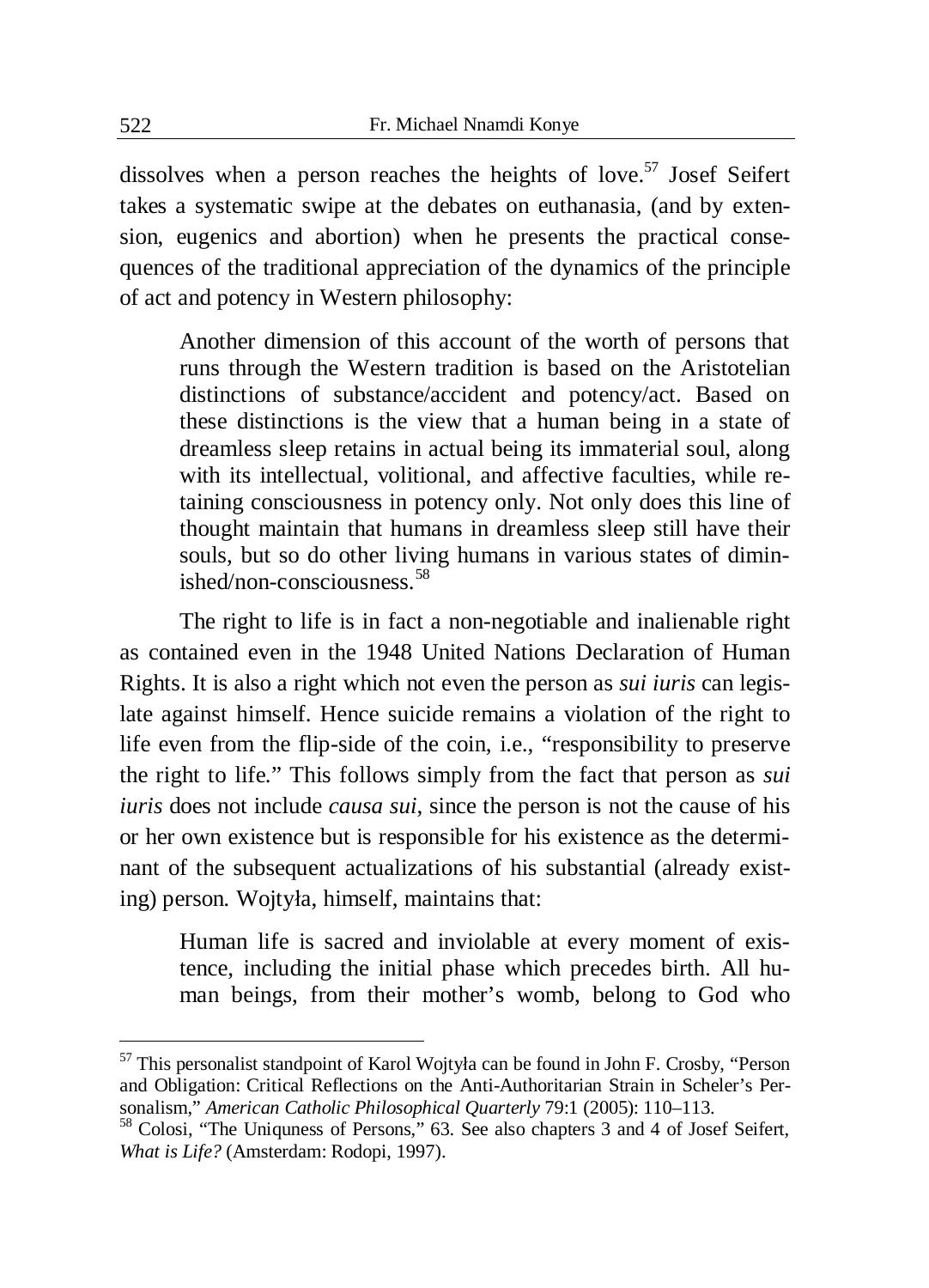searches them and knows them, who forms them and knits them together with his own hands, who gazes on them when they are tiny shapeless embryos and already sees in them the adults of tomorrow whose days are numbered . . . There too, when they are still in their mothers' womb . . . they are the personal objects of God's loving and fatherly providence.<sup>59</sup>

The debates on the right to life from conception to natural death are dramatically and eloquently settled for proponents of such rights even by the champions of euthanasia, as we note in Peter Singer of Princeton University, who hired a team of home health care professionals for his mother who at the time was suffering from severe dementia.<sup>60</sup> Singer who had been a front-line proponent of euthanasia claimed that he committed a *morally wrong act* by caring for his mother:

Suppose, however, that it were crystal clear that the money could do more good elsewhere. Then I would be doing wrong in spending it on my mother, just as I do wrong when I spend, on myself or my family, money that could do more good if donated to an organization that helps people in much greater need than we are. I freely admit to not doing all that I should; but I could do it, and the fact that I do not do it does not vitiate the claim that it is what I should do  $61$ 

It is not surprising how the pack of cards came tumbling down with a single experiential data. Wojtyła's insistence on experience is an anti-dote to all ideological aloofness to the realistic philosophical anthropology of the person. Peter Singer was committed to the utilitarian ideology of Jeremy Bentham and J. S. Mill, even from the hedonist strand of the criterion of "pleasure and pain" as the only yardstick of morality. However, the paradox of Thomas Malthus' principles of

<sup>59</sup> John Paul II, *The Gospel of Life* (New York: Random House, 1995), # 44.

<sup>60</sup> See Michael Specter, "The Dangerous Philosopher," *The New Yorker* (6 September 1999): 46–55.

<sup>61</sup> Peter Singer, "Outsiders: Our Obligations to Those Beyond Our Borders," in *The Ethics of Assistance*, ed. Deen Chatterjee (Cambridge: Cambridge University Press, 2004), 29.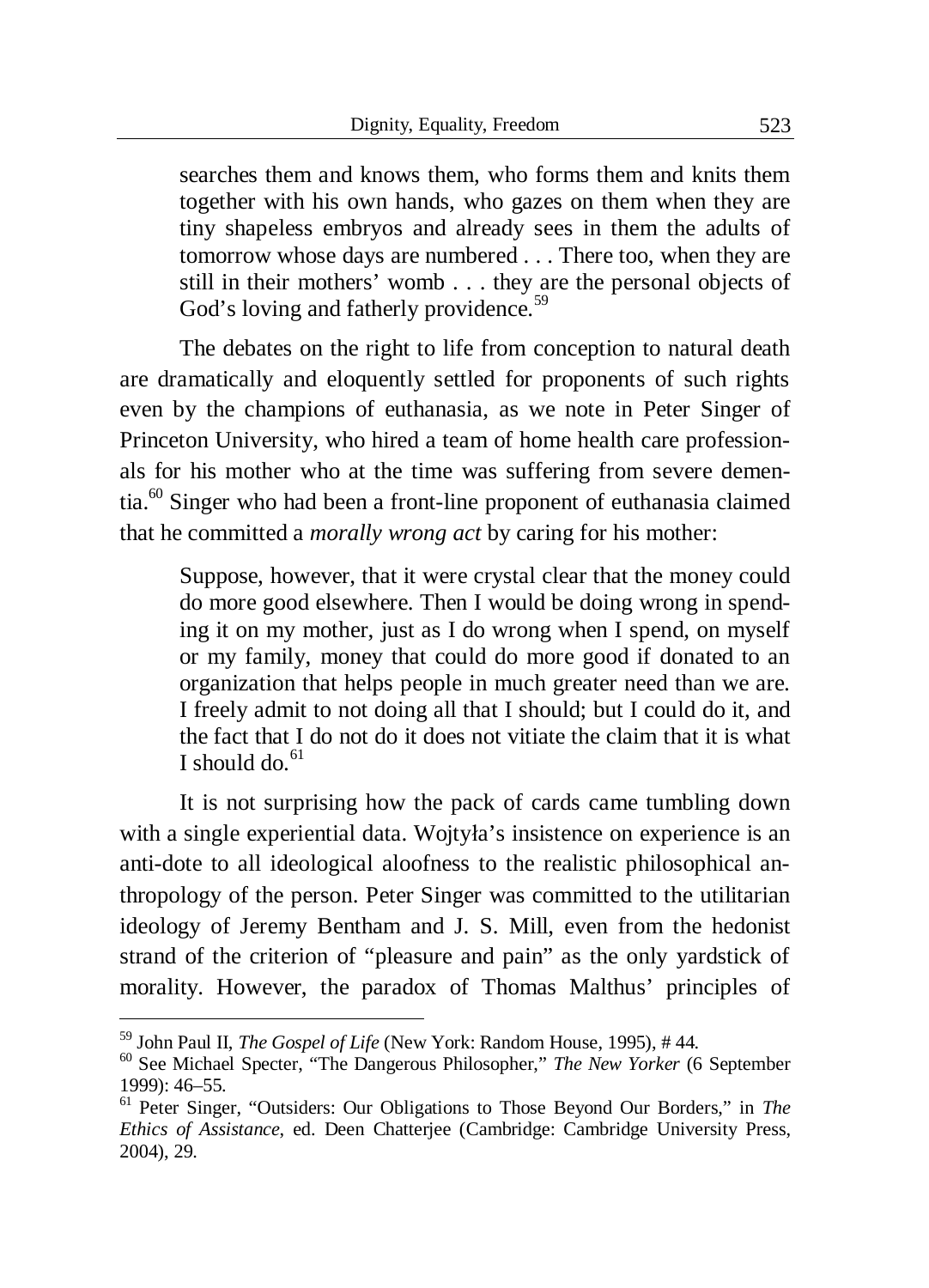population and Bentham's utilitarianism is that it sounds "wonderfully humanistic" only when applied to other persons, but the litmus test to its "hollowness" is when the person who promotes such ideologies experiences his person as a data of contextualization.

Peter Berkowitz has responded to Singer's inconsistency with his mother's dementia with a response, titled "Other People's Mothers,"<sup>62</sup> to expose the irony of such rationalization of our "basic instincts." Beyond selfish or agent-centered considerations, the right to life is not diminished even from "circumstantial" and "disinterested rationality" irrespective of how accurate our normative intuitions may be (even in the Kantian categorical models). Samuel Scheffler provides us with a thought experiment in this consideration:

Suppose that there was a machine, the Infallible Optimizer, which never made mistakes in its judgements about which of the actions available to an agent at a time would actually minimize total deaths overall. Suppose further that people were causally incapable of killing unless the Infallible Optimizer certified that a killing was necessary in order to minimize total deaths. Defenders of agent-centered restrictions will presumably feel a residual intuition that, even in circumstances such as these, it would be wrong to kill a person in order to minimize deaths.<sup>63</sup>

What the above thought experiment proves is that the right to life is in fact not a given of rationality, or a product of *persona sui iuris*, but an inalienable element (property) of the human person contained in our "residual intuition" which is part of the theoretical implications contained in the *incommunicabilitas* or *ineffability* or *unrepeatability* of the person. It is specifically in this context that we can say that absolute moral norms and hyper-rationalist outlooks like utilitarianism (Bentham, Mill) and apriorism (Descartes, Kant) does not grant us access to

<sup>62</sup> Peter Berkowitz, "Other People's Mothers," *The New Republic* (10 January 2000).

<sup>63</sup> Samuel Scheffler, *The Rejection of Consequentialism* (Oxford: Clarendon Press, 2000), 111–113.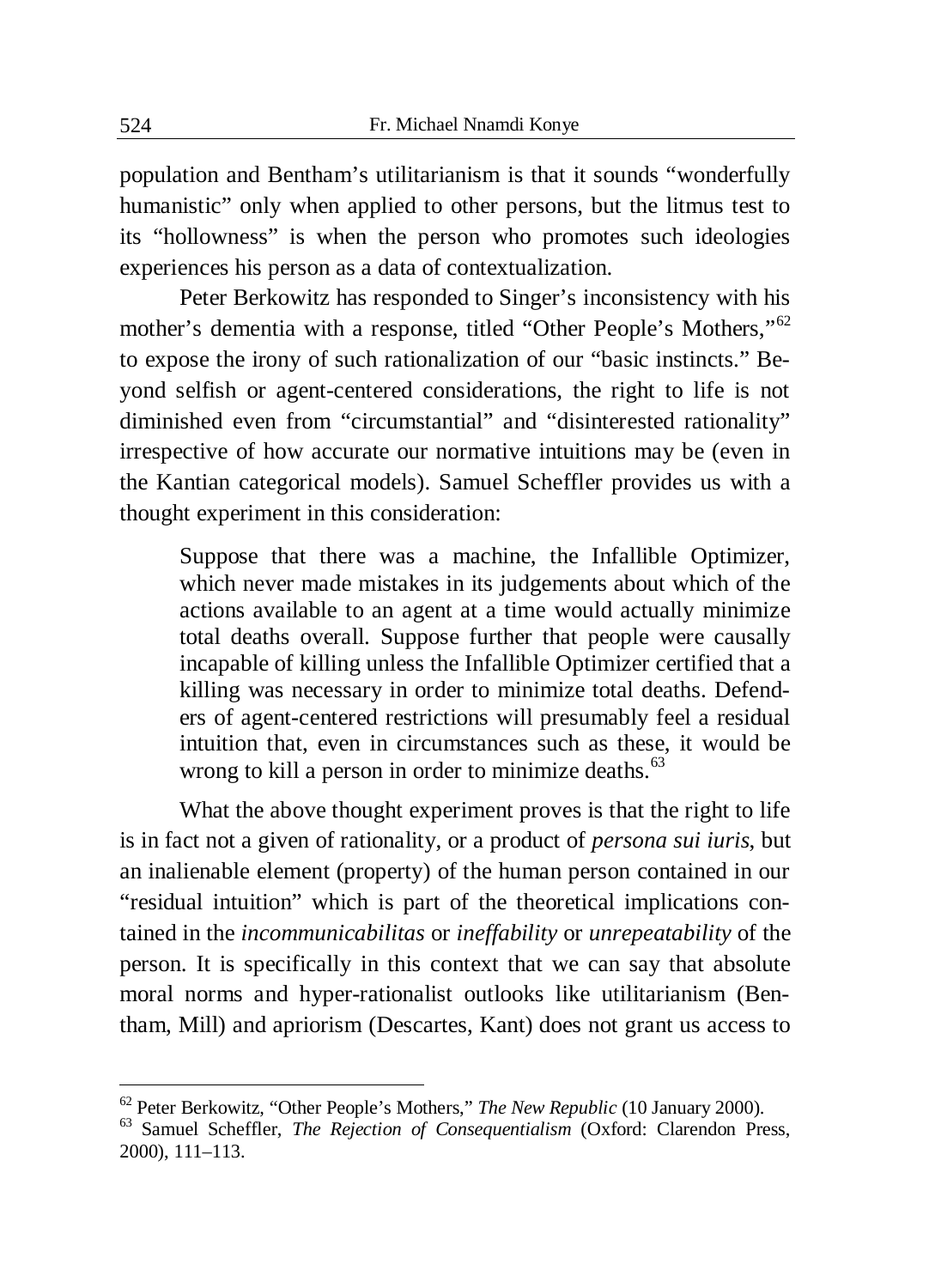the basic core of the person, nor does it guarantee access to the theoretical and practical consequences of the realist philosophical anthropology of the human being as the subject of the existence and actualization of the acting person.

#### **Conclusion**

With the increased propaganda for the promotion of policies which devalue human *dignity* (de-Christianized humanism), *identity* (gender ideologies), *incommunicability* (totalitarian conformity of EU states over individual sovereignty of member states), *responsibility*  (political correctness), *rights to life* (abortions and euthanasia), it is evidently clear that in many of the debates of the European Union Parliamentary Proceedings, little attention is paid to these themes which form the theoretical scaffolding of the documented policy avowals of the 1948 UN Declaration and the 2004 EU Treaty upon which Western civilization proposes to build a peaceful and harmonious society for herself and the global community.

On the one hand, the liberal society of today struggles to safeguard the subjectiveness of the individual person against the totalitarian hazards of the sorts experienced under Nazism, Fascism, and Communism. On the other hand, economic realities of socialism and capitalism have not measured up to the yardstick of the person, not really in the strict sense of the sophistic *mensura* of Protagoras, which leads as it were to relativism, but more so in the sense in which Karol Wojtyáa had integrated the subjectiveness and objectiveness of the *incommunicable* individual-in-society. In this respect, Wojtyáa employed the category of person as transcending the category of nature over which it supervenes, with a view to a more realistic interpretation of human flourishing in community.

The person's dignity, identity, incommunicability are key elements of this interpretation in the sense that the personalistic principles of the free acting person guarantee that the freedom of which the con-